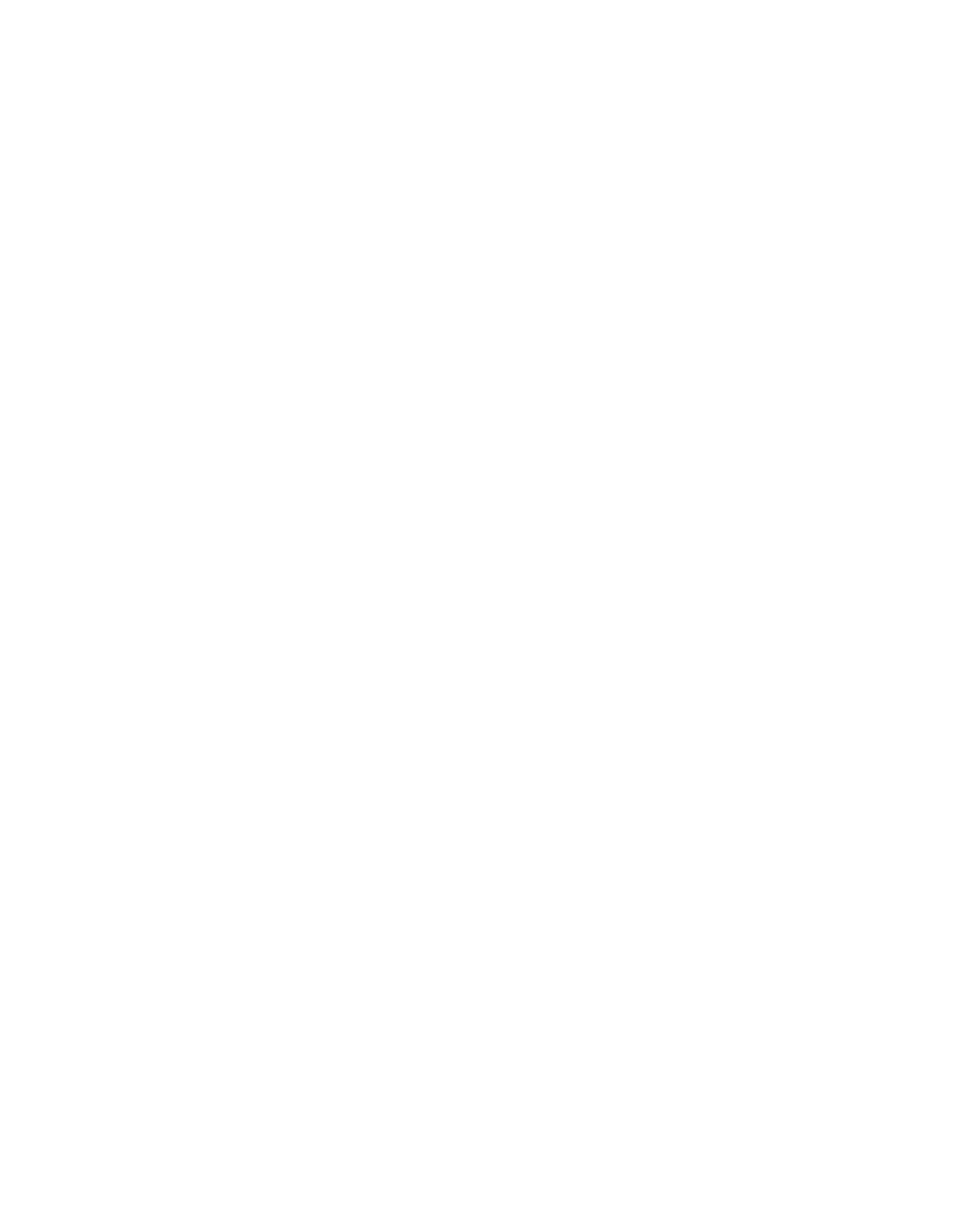## TABLE OF CONTENTS

| Financial Highlights. |           |
|-----------------------|-----------|
|                       | <u>10</u> |
|                       | 17        |
|                       | 17        |
|                       | 18        |
|                       | <u>18</u> |
|                       | <u>19</u> |
|                       | 22        |
|                       | 22        |
|                       | 22        |
|                       | 23        |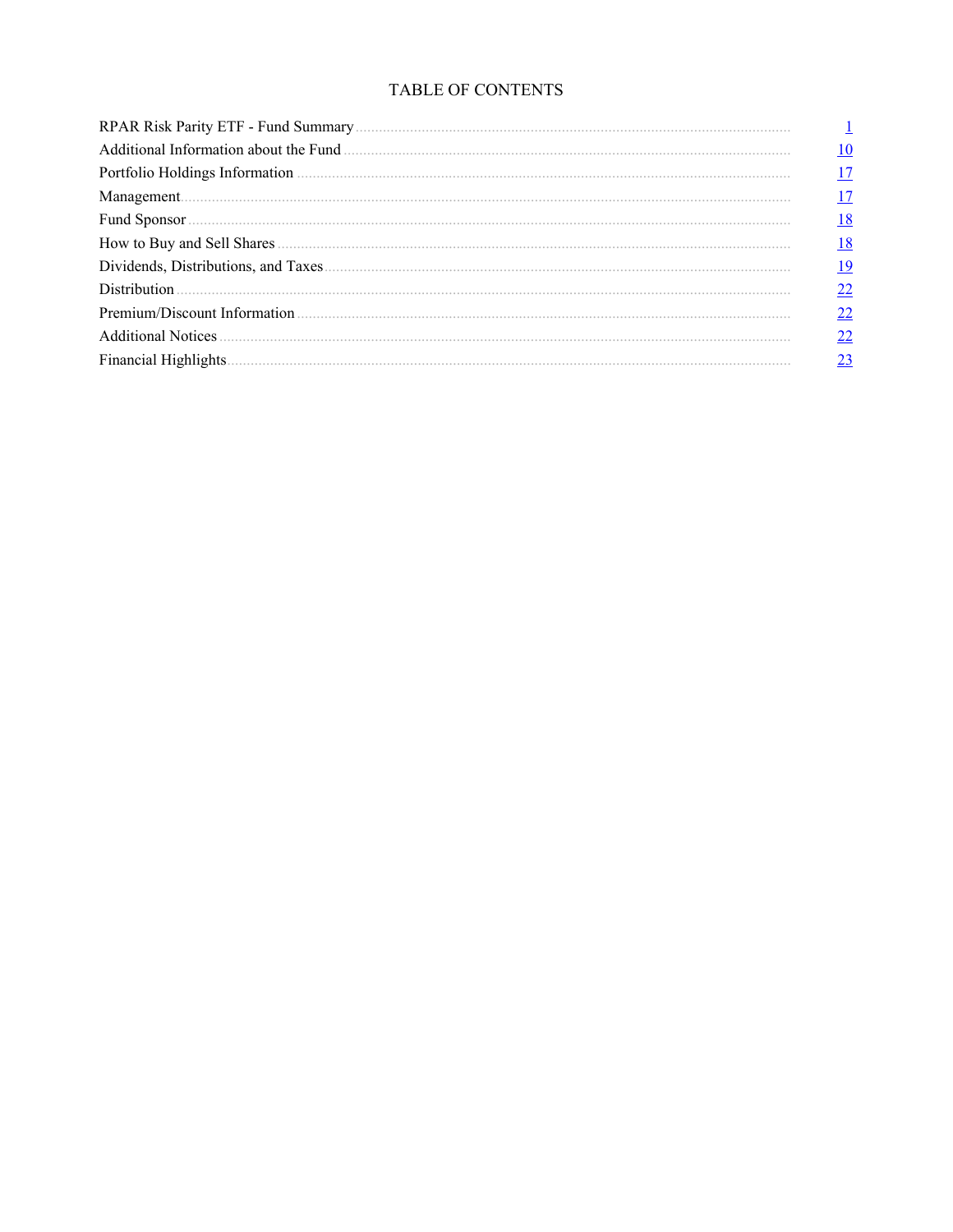## <span id="page-3-0"></span>**RPAR Risk Parity ETF** - **FUND SUMMARY**

#### **Investment Objective**

The RPAR Risk Parity ETF (the "Fund") seeks to generate positive returns during periods of economic growth, preserve capital during periods of economic contraction, and preserve real rates of return during periods of heightened inflation.

#### **Fees and Expenses of the Fund**

This table describes the fees and expenses that you may pay if you buy, hold, and sell shares of the Fund ("Shares"). You may pay other fees, such as brokerage commissions and other fees to financial intermediaries, which are not reflected in the table and Example below.

#### **Annual Fund Operating Expenses (expenses that you pay each year as a percentage of the value of your investment)**

| <b>Management Fees</b>                                                    | $0.50 \%$  |
|---------------------------------------------------------------------------|------------|
| Distribution and/or Service (12b-1) Fees                                  | $0.00 \%$  |
| Other Expenses                                                            | $0.00 \%$  |
| Acquired Fund Fees and Expenses <sup>1</sup>                              | $0.03\%$   |
| <b>Total Annual Fund Operating Expenses</b>                               | $0.53\%$   |
| Less Fee Waiver <sup>2</sup>                                              | $-0.02 \%$ |
| <b>Total Annual Fund Operating Expenses After Fee Waiver</b> <sup>2</sup> | $0.51\%$   |

<sup>1</sup> Acquired Fund Fees and Expenses ("AFFE") are the indirect costs of investing in other investment companies. Total Annual Fund Operating Expenses do not correlate to the expense ratio in the Fund's Financial Highlights the direct operating expenses incurred by the Fund and exclude AFFE.

<sup>2</sup> The Fund's investment adviser, Toroso Investments, LLC (the "Adviser"), has contractually agreed to reduce its unitary management fee (which includes all expenses incurred by the Fund except for interest charges on any borrowings, dividends and other expenses on securities sold short, taxes, brokerage commissions and other expenses incurred in placing orders for the purchase and sale of securities and other investment instruments, AFFE, accrued deferred tax liability, extraordinary expenses, distribution fees and expenses paid by the Fund under any distribution plan adopted pursuant to Rule 12b-1 under the 1940 Act, and the unified management fee payable to the Adviser (collectively, the "Excluded Expenses")) to 0.48% of the Fund's average daily net assets through at least April 30, 2023. To the extent the Fund incurs Excluded Expenses, Total Annual Fund Operating Expenses After Fee Waiver is greater than 0.48%. This fee waiver agreement may be terminated only by, or with the consent of, the Board of Trustees (the "Board") of Tidal ETF Trust (the "Trust"), on behalf of the Fund, upon sixty (60) days' written notice to the Adviser. This fee waiver agreement may not be terminated by the Adviser without the consent of the Board.

#### **Expense Example**

This Example is intended to help you compare the cost of investing in the Fund with the cost of investing in other funds. The Example assumes that you invest \$10,000 in the Fund for the time periods indicated and then redeem all of your Shares at the end of those periods. The Example also assumes that your investment has a 5% return each year and that the Fund's operating expenses remain the same. The Example does not take into account brokerage commissions that you may pay on your purchases and sales of Shares. The management fee waiver discussed above is reflected only through April 30, 2023. Although your actual costs may be higher or lower, based on these assumptions your costs would be:

| <b>Year</b> | ears | ears | ars |
|-------------|------|------|-----|
| 150         | 68   |      |     |

#### **Portfolio Turnover**

The Fund pays transaction costs, such as commissions, when it buys and sells securities (or "turns over" its portfolio). A higher portfolio turnover rate may indicate higher transaction costs and may result in higher taxes when Shares are held in a taxable account. These costs, which are not reflected in total annual fund operating expenses or in the expense example above, affect the Fund's performance. For the fiscal year ended November 30, 2021, the Fund's portfolio turnover rate was 16% of the average value of its portfolio. Effective December 29, 2021, the Fund changed its fiscal year end from November 30 to the December 31. For the fiscal period December 1 to December 31, 2021, Fund's portfolio turnover rate was 1% of the average value of its portfolio.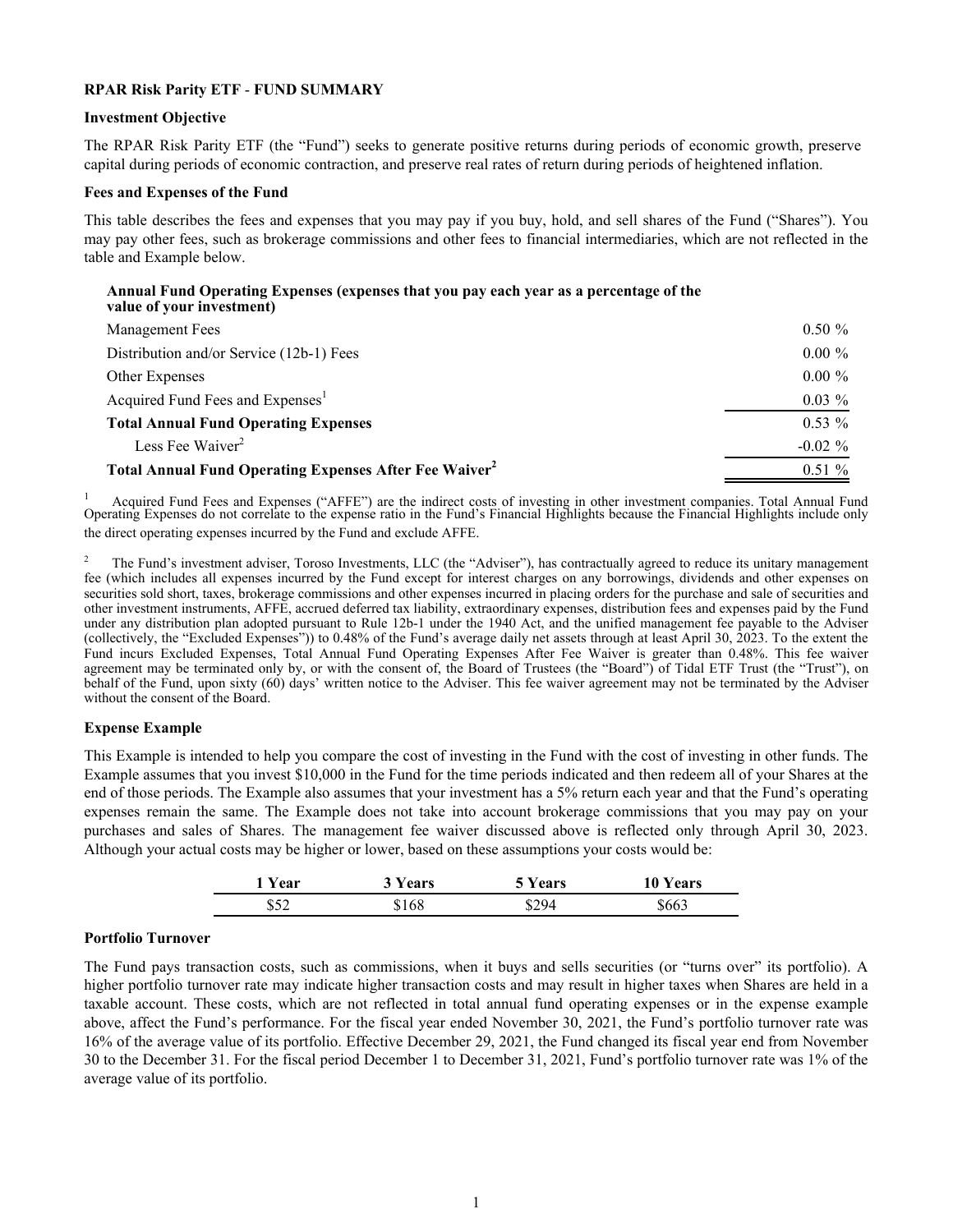#### **Principal Investment Strategies**

The Fund is an actively-managed exchange-traded fund ("ETF") that seeks to achieve its investment objective primarily by investing across a variety of asset classes, including exposure to global equity securities, U.S. Treasury securities, and commodities. The Fund's investment adviser seeks to invest the Fund's assets to achieve exposures similar to those of the Advanced Research Risk Parity Index (the "RPAR Index"), a rules-based index created by Advanced Research Investment Solutions, LLC ("ARIS").

#### *The RPAR Index*

The RPAR Index allocates its exposure to the four asset classes described below using a "risk-parity" approach that seeks to achieve an equal balance between the risk associated with each asset class based on the long-term historic volatility exhibited by each asset class. This means that lower risk asset classes (such as U.S. Treasury Inflation Protected Securities ("TIPS")) will generally have higher notional allocations than higher risk asset classes (such as global equities). The RPAR Index seeks long-term risk exposure and long-term target allocations across asset classes as follows:

| <b>Long-Term Target</b><br><b>Risk Allocation</b> | <b>Long-Term Target</b><br><b>Asset Allocation</b> | <b>Asset Class</b>     | <b>Sub-Class</b>                             |
|---------------------------------------------------|----------------------------------------------------|------------------------|----------------------------------------------|
| 25%                                               | 35%                                                | <b>TIPS</b>            | Long-Term TIPS $(15+)$ years)                |
|                                                   |                                                    |                        | U.S. Equities                                |
| 25%                                               | 25%                                                | <b>Global Equities</b> | Non-U.S. Developed Markets Equities          |
|                                                   |                                                    |                        | <b>Emerging Markets Equities</b>             |
| 25%                                               | 25%                                                | Commodities            | <b>Commodity Producer Equities</b>           |
|                                                   |                                                    |                        | Gold                                         |
| 25%                                               | $15\%*$                                            | <b>U.S. Treasuries</b> | U.S. Treasury Bills<br>U.S. Treasury Futures |

\* This figure represents the RPAR Index's allocation to U.S. Treasury bills which serve as collateral for the RPAR Index's allocation to U.S. Treasury futures. Total notional exposure to the U.S. Treasuries asset class will exceed 15% due to the RPAR Index's allocation to 10-year U.S. Treasury note futures and Ultra U.S. Treasury Bond futures.

The RPAR Index is rebalanced quarterly.

In seeking to obtain exposures comparable to those of the RPAR Index, the Fund may invest in a combination of (i) U.S. Treasury securities (including TIPS), (ii) U.S. Treasury futures contracts, (iii) ETFs that track a broad-based index of equity securities for one or more asset classes (or sub-classes), (iv) individual equity securities or depositary receipts, such as American Depositary Receipts ("ADRs") and Global Depositary Receipts ("GDRs"), representing an interest in foreign equity securities, and (v) other exchange-listed vehicles issuing equity securities ("ETVs") (including ETFs, exchange-traded notes ("ETNs") and exchange-listed trusts).

TIPS are marketable securities whose principal is adjusted based on changes in the Consumer Price Index ("CPI"). With inflation (an increase in the CPI), the principal increases, and with deflation (a decrease in the CPI), the principal decreases. The relationship between TIPS and the CPI affects both the principal amount paid when a TIPS instrument matures and the amount of interest that a TIPS instrument pays semi-annually. When a TIPS instrument matures, the principal paid is the greater of the CPI-adjusted principal or the original principal. TIPS pay interest at a fixed rate. However, because the fixed rate is applied to the CPI-adjusted principal, interest payments can vary in amount from one period to the next. If inflation occurs, the interest payment increases. In the event of deflation, the interest payment decreases. The Fund may purchase TIPS of any maturity.

The Fund will invest directly in U.S. Treasury securities or directly or indirectly in futures contracts to gain long exposure to U.S. Treasury bonds.

The ETFs in which the Fund invests will typically be index-based ETFs that track a broad-based index that principally invests in equity securities of one or more asset classes set forth above (e.g., U.S. equities, non-U.S. developed market equities, emerging market equities, or gold as described below). Such ETFs will typically have net assets of at least \$100 million and have aggregate volume over the last 90 days of at least 100,000 shares traded. The Fund may invest in ETFs to obtain exposure to the equity securities of commodity producers including in the energy (including clean energy), industrial metals, agriculture and water sectors.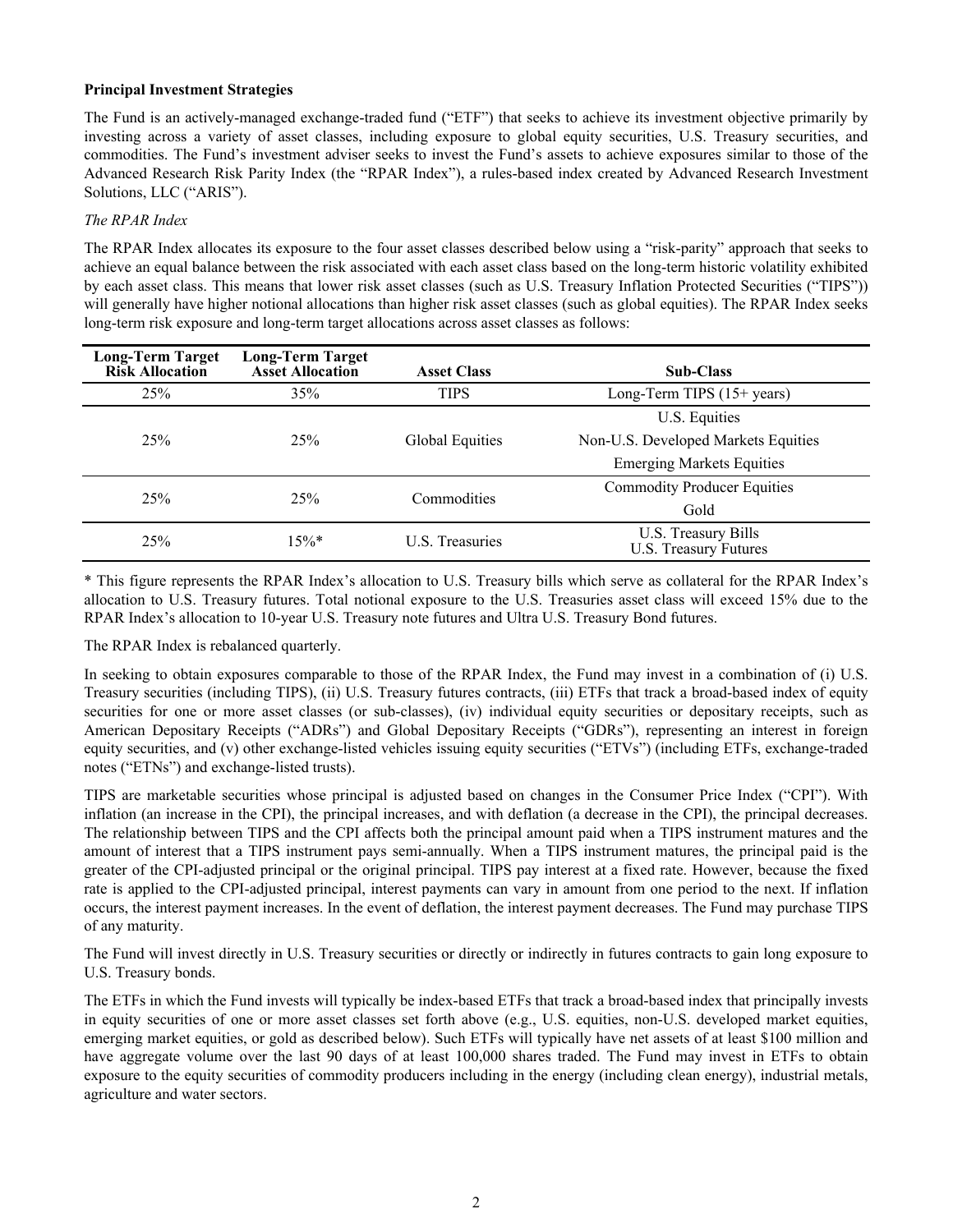An ETV allows the Fund to indirectly obtain exposure to an underlying asset class such as futures contracts and commodities without directly trading futures or taking physical delivery of the underlying commodity. For example, the Fund may obtain exposure to gold by investing in an ETV that owns gold, rather than the Fund directly holding gold.

In addition to achieving exposure to the global equities asset class indirectly through ETFs, the Fund may also invest directly in equity securities. The equity securities that may comprise the Fund's equity positions include, but are not limited to, U.S. listed common and preferred stock of domestic and foreign companies, including those in developed and emerging markets, real estate investment trusts ("REITs"), and ADRs. Such securities may be issued by small-, mid-, or large-capitalization companies. ADRs are securities traded on a U.S. stock exchange that represent interests in securities issued by a foreign publicly listed company.

Under normal market conditions, the Fund's investment adviser will typically buy or sell investments to reflect the quarterly rebalance of the RPAR Index, rather than based on an individual determination of which investments are most attractive at a given time.

## **Principal Risks of Investing in the Fund**

The principal risks of investing in the Fund are summarized below.

The principal risks are presented in alphabetical order to facilitate finding particular risks and comparing them with those of other funds. Each risk summarized below is considered a "principal risk" of investing in the Fund, regardless of the order in which they appear. As with any investment, there is a risk that you could lose all or a portion of your investment in the Fund. Some or all of these risks may adversely affect the Fund's NAV per share, trading price, yield, total return and/or ability to meet its investment objective. For more information about the risks of investing in the Fund, see the section in the Fund's Prospectus titled "Additional Information About the Fund—Principal Risks of Investing in the Fund."

**Agriculture Risk.** Companies in the agriculture industry are subject to risks such as adverse weather conditions, embargoes, tariffs, and adverse international economic, political and regulatory developments.

**Capital Controls and Sanctions Risk.** Economic conditions, such as volatile currency exchange rates and interest rates, political events, military action and other conditions may, without prior warning, lead to foreign government intervention (including intervention by the U.S. government with respect to foreign governments, economic sectors, foreign companies and related securities and interests) and the imposition of capital controls and/or sanctions, which may also include retaliatory actions of one government against another government, such as seizure of assets. Capital controls and/or sanctions include the prohibition of, or restrictions on, the ability to transfer currency, securities or other assets. Capital controls and/or sanctions may also impact the ability of the Fund to buy, sell or otherwise transfer securities or currency, negatively impact the value and/or liquidity of such instruments, adversely affect the trading market and price for Shares of the Fund, and cause the Fund to decline in value.

**Commodities Risk**. The Fund's exposure to investments in physical commodities subjects the Fund to greater volatility than investments in traditional securities, such as stocks and bonds. The commodities markets may fluctuate rapidly based on a variety of factors, including overall market movements; economic events and policies; changes in interest rates or inflation rates; changes in monetary and exchange control programs; war; acts of terrorism; natural disasters; and technological developments. Variables such as disease, drought, floods, weather, trade, embargoes, tariffs, and other political events, in particular, may have a larger impact on commodity prices than on traditional securities. The prices of commodities can also fluctuate widely due to supply and demand disruptions in major producing or consuming regions. Because certain commodities may be produced in a limited number of countries and may be controlled by a small number of producers, political, economic, and supply-related events in such countries could have a disproportionate impact on the prices of such commodities. These factors may affect the value of the Fund in varying ways, and different factors may cause the value and the volatility of the Fund to move in inconsistent directions at inconsistent rates. The current or "spot" prices of physical commodities may also affect, in a volatile and inconsistent manner, the prices of futures contracts in respect of the relevant commodity.

**Credit Risk.** Credit risk is the risk that an issuer or guarantor of debt instruments, such as the U.S. Government its agencies or instrumentalities with respect to U.S. government obligations, will be unable or unwilling to make its timely interest and/or principal payments or to otherwise honor its obligations. Please see "Government Obligations Risks," below, for risks specific to investing in securities issued by the U.S. government or its agencies or instrumentalities. Debt instruments such as U.S. Treasuries and TIPS are subject to varying degrees of credit risk, which may be reflected in their credit ratings. There is the chance that the Fund's portfolio holdings will have their credit ratings downgraded or will default (i.e., fail to make scheduled interest or principal payments), potentially reducing the Fund's income level or share price.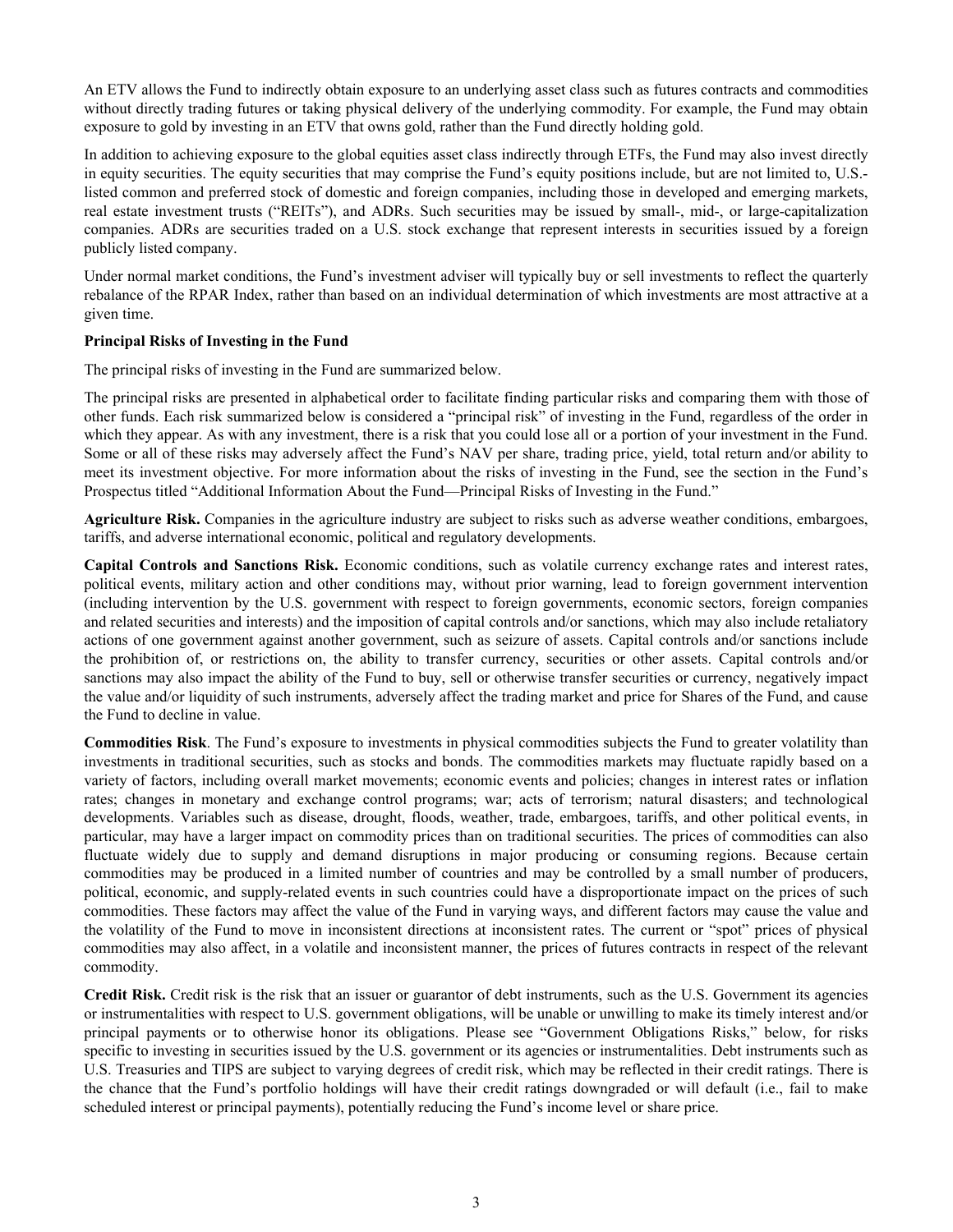**Currency Exchange Rate Risk.** The Fund invests, directly or indirectly, in investments denominated in non-U.S. currencies or in securities that provide exposure to such currencies. Changes in currency exchange rates and the relative value of non-U.S. currencies will affect the value of the Fund's investments and the value of your Shares. Currency exchange rates can be very volatile and can change quickly and unpredictably. As a result, the value of an investment in the Fund may change quickly and without warning, and you may lose money.

**Depositary Receipt Risk.** Depositary receipts involve risks similar to those associated with investments in foreign securities and certain additional risks. Depositary receipts listed on U.S. or foreign exchanges are issued by banks or trust companies, and entitle the holder to all dividends and capital gains that are paid out on the underlying foreign shares ("Underlying Shares"). When the Fund invests in depositary receipts as a substitute for an investment directly in the Underlying Shares, the Fund is exposed to the risk that the depositary receipts may not provide a return that corresponds precisely with that of the Underlying Shares.

**Derivatives Risk**. The Fund's derivative investments have risks, including the imperfect correlation between the value of such instruments and the underlying assets or index; the loss of principal, including the potential loss of amounts greater than the initial amount invested in the derivative instrument; the possible default of the other party to the transaction; and illiquidity of the derivative investments. If a counterparty becomes bankrupt or otherwise fails to perform its obligations under a derivative contract due to financial difficulties, the Fund may experience significant delays in obtaining any recovery under the derivative contract in a bankruptcy or other reorganization proceeding. The derivatives used by the Fund may give rise to a form of leverage. Leverage magnifies the potential for gain and the risk of loss. Certain of the Fund's transactions in derivatives could also affect the amount, timing, and character of distributions to shareholders, which may result in the Fund realizing more short-term capital gain and ordinary income subject to tax at ordinary income tax rates than it would if it did not engage in such transactions, which may adversely impact the Fund's after-tax returns.

**Emerging Markets Risk.** The Fund may invest in securities issued by companies domiciled or headquartered in emerging market nations. Investments in securities traded in developing or emerging markets, or that provide exposure to such securities or markets, can involve additional risks relating to political, economic, currency, or regulatory conditions not associated with investments in U.S. securities and investments in more developed international markets. Such conditions may impact the ability of the Fund to buy, sell, or otherwise transfer securities, adversely affect the trading market and price for Shares and cause the Fund to decline in value.

**Energy Producers Industry Risk.** Companies in the energy producing industry are subject to risks associated with companies owning and/or operating pipelines, gathering and processing assets, power infrastructure, propane assets, as well as capital markets, terrorism, natural disasters, climate change, operating, regulatory, environmental, supply and demand, and price volatility risks. The volatility of energy commodity prices can significantly affect energy companies due to the impact of prices on the volume of commodities developed, produced, gathered, and processed. Historically, energy commodity prices have been cyclical and exhibited significant volatility, which may adversely impact the value, operations, cash flows, and financial performance of energy companies.

**Equity Market Risk.** The Fund will invest in common stocks directly or indirectly through ETFs. Common stocks are generally exposed to greater risk than other types of securities, such as preferred stock and debt obligations, because common stockholders generally have inferior rights to receive payment from specific issuers. The equity securities held in the Fund's portfolio may experience sudden, unpredictable drops in value or long periods of decline in value. This may occur because of factors that affect securities markets generally or factors affecting specific issuers, industries, or sectors in which the Fund invests. Common stocks, such as those held by the Fund, are generally exposed to greater risk than other types of securities, such as preferred stock and debt obligations, because common stockholders generally have inferior rights to receive payment from issuers. Securities in the Fund's portfolio may underperform in comparison to securities in the general financial markets, a particular financial market, or other asset classes, due to a number of factors, including inflation (or expectations for inflation), interest rates, global demand for particular products or resources, natural disasters or events, pandemic diseases, terrorism, regulatory events, or government controls.

## **ETF Risk.**

*◦ Authorized Participants, Market Makers, and Liquidity Providers Concentration Risk.* The Fund has a limited number of financial institutions that are authorized to purchase and redeem Shares directly from the Fund (known as "Authorized Participants" or "APs"). In addition, there may be a limited number of market makers and/or liquidity providers in the marketplace. To the extent either of the following events occur, Shares may trade at a material discount to NAV and possibly face delisting: (i) APs exit the business or otherwise become unable to process creation and/or redemption orders and no other APs step forward to perform these services; or (ii) market makers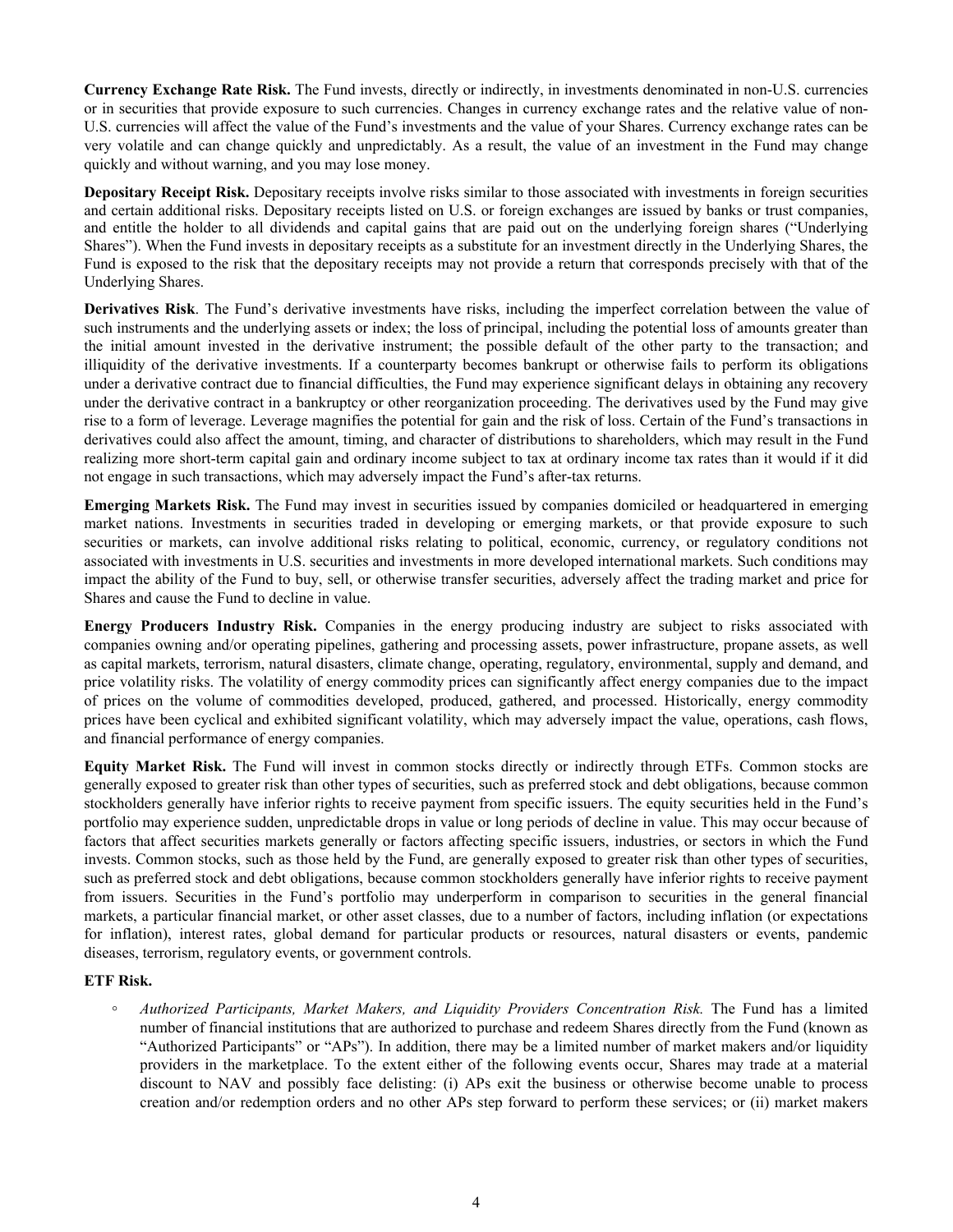and/or liquidity providers exit the business or significantly reduce their business activities and no other entities step forward to perform their functions.

- *Cash Redemption Risk.* The Fund's investment strategy may require it to redeem Shares for cash or to otherwise include cash as part of its redemption proceeds. For example, the Fund may not be able to redeem in-kind certain securities held by the Fund (e.g., derivative instruments). In such a case, the Fund may be required to sell or unwind portfolio investments to obtain the cash needed to distribute redemption proceeds. This may cause the Fund to recognize a capital gain that it might not have recognized if it had made a redemption in-kind. As a result, the Fund may pay out higher annual capital gain distributions than if the in-kind redemption process was used.
- *◦ Costs of Buying or Selling Shares.* Due to the costs of buying or selling Shares, including brokerage commissions imposed by brokers and bid-ask spreads, frequent trading of Shares may significantly reduce investment results and an investment in Shares may not be advisable for investors who anticipate regularly making small investments.
- *Shares May Trade at Prices Other Than NAV.* As with all ETFs, Shares may be bought and sold in the secondary market at market prices. Although it is expected that the market price of Shares will approximate the Fund's NAV, there may be times when the market price of Shares is more than the NAV intra-day (premium) or less than the NAV intra-day (discount) due to supply and demand of Shares or during periods of market volatility. This risk is heightened in times of market volatility, periods of steep market declines, and periods when there is limited trading activity for Shares in the secondary market, in which case such premiums or discounts may be significant. Because securities held by the Fund may trade on foreign exchanges that are closed when the Fund's primary listing exchange is open, the Fund is likely to experience premiums and discounts greater than those of ETFs holding only domestic securities.
- *Trading*. Although Shares are listed on a national securities exchange, such as NYSE Arca, Inc. (the "Exchange"), and may be traded on U.S. exchanges other than the Exchange, there can be no assurance that Shares will trade with any volume, or at all, on any stock exchange. In stressed market conditions, the liquidity of Shares may begin to mirror the liquidity of the Fund's underlying portfolio holdings, which can be significantly less liquid than Shares.

**ETV Risk.** The Fund may invest in ETFs, ETNs and exchange-listed trusts. Please see "ETF Risks," above, for risks specific to investing in ETFs. The risks of owning interests of an ETV generally reflect the same risks as owning the underlying securities or other instruments that the ETV is designed to track and which are disclosed elsewhere in this Prospectus. The shares of certain ETVs may trade at a premium or discount to their intrinsic value (i.e., the market value may differ from the NAV of an ETV's shares). For example, the value of an ETV may drop due to a downgrade in the issuer's credit rating. By investing in an ETV, the Fund indirectly bears the proportionate share of any fees and expenses of the ETV in addition to the Fund's direct fees and expenses. Additionally, trading in an ETV may be halted by the exchange on which it trades.

- *Exchange-Listed Trust Risk.* Exchange-listed trusts are not registered as investment companies under the 1940 Act. Consequently, an investment in an exchange-listed trust will not have the regulatory protections provided to investors in registered investment companies. Some exchange-listed trusts may qualify as "emerging growth companies" and therefore may be subject to reduced public reporting requirements. Under certain circumstances, the exchange on which an exchange-listed trust trades may halt trading in the exchange-listed trust.
- *ETN Risk.* The Fund may invest in ETNs. The value of an ETN may be influenced by time to maturity, level of supply and demand for the ETN, volatility and lack of liquidity in the underlying securities' markets, changes in the applicable interest rates, changes in the issuer's credit rating and economic, legal, political or geographic events that affect the referenced index. In addition, the notes issued by ETNs and held by the Fund are unsecured debt of the issuer.

**Foreign Securities Risk.** Investments in securities or other instruments of non-U.S. issuers involve certain risks not involved in domestic investments and may experience more rapid and extreme changes in value than investments in securities of U.S. companies. Financial markets in foreign countries often are not as developed, efficient, or liquid as financial markets in the United States, and therefore, the prices of non-U.S. securities and instruments can be more volatile. In addition, the Fund will be subject to risks associated with adverse political and economic developments in foreign countries, which may include the imposition of economic sanctions. Generally, there is less readily available and reliable information about non-U.S. issuers due to less rigorous disclosure or accounting standards and regulatory practices.

Futures Contracts Risk. A futures contract is a standardized agreement to buy or sell a specific quantity of an underlying instrument at a specific price at a specific future time. A decision as to whether, when, and how to use futures involves the exercise of skill and judgment and even a well-conceived futures transaction may be unsuccessful because of market behavior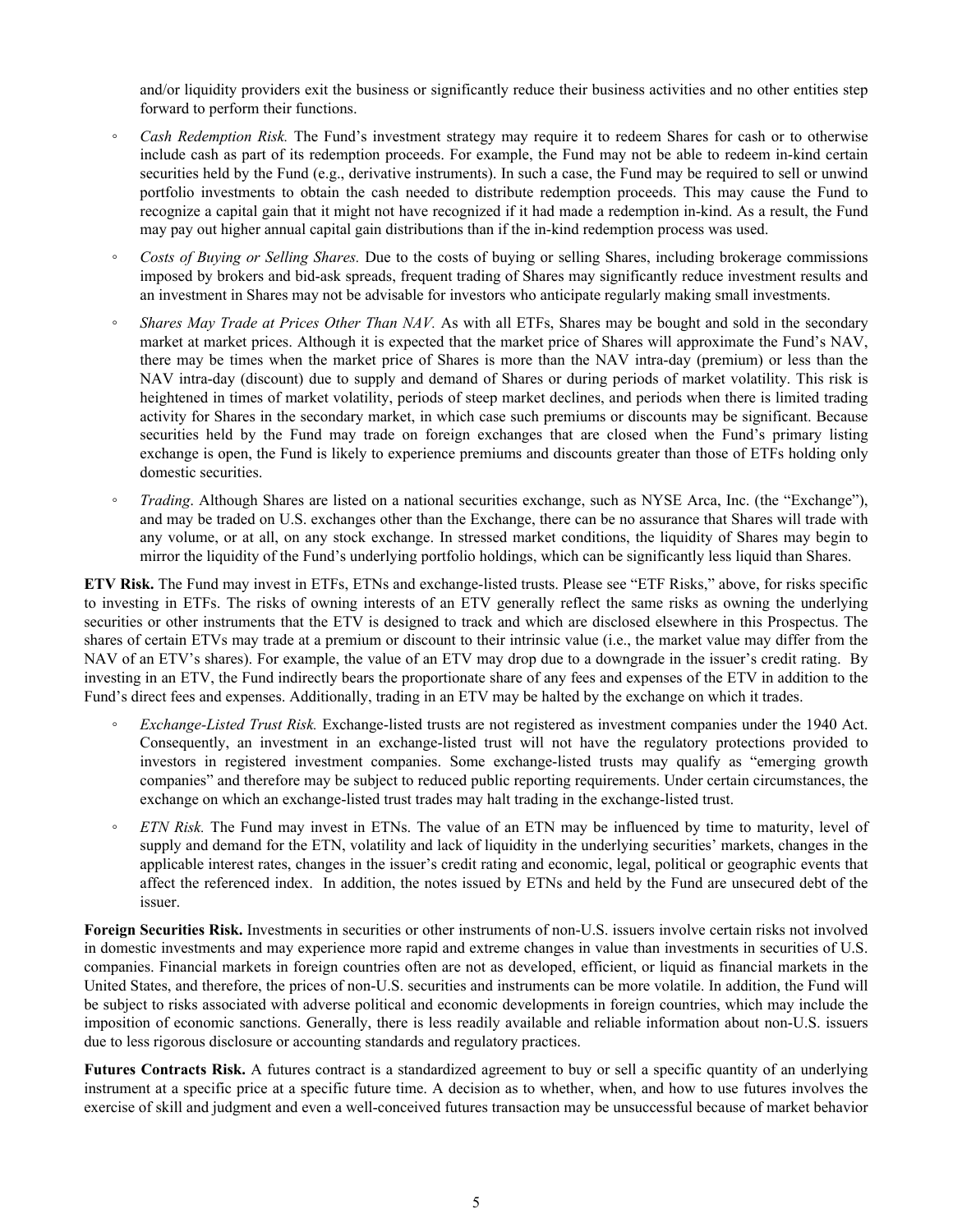or unexpected events. In addition to the risks associated with all derivatives, the prices of futures can be highly volatile, using futures can lower total return, and the potential loss from futures can exceed the Fund's initial investment in such contracts.

Gold Risk. The prices of precious metals, such as gold, rise and fall in response to many factors, including: economic cycles; changes in inflation or expectations about inflation in various countries; interest rates; currency fluctuations; metal sales by governments, central banks, or international agencies; investment speculation; resource availability; fluctuations in industrial and commercial supply and demand; government regulation of the metals and materials industries; and government prohibitions or restrictions on the private ownership of certain precious and rare metals.

Government Obligations Risk. The Fund may invest in securities issued by the U.S. government or its agencies or instrumentalities such as U.S. Treasury securities. There can be no guarantee that the United States will be able to meet its payment obligations with respect to such securities. Additionally, market prices and yields of securities supported by the full faith and credit of the U.S. government or other countries may decline or be negative for short or long periods of time.

**Illiquid Investments Risk.** The Fund may, at times, hold illiquid investments, by virtue of the absence of a readily available market for certain of its investments, or because of legal or contractual restrictions on sales. The Fund could lose money if it is unable to dispose of an investment at a time or price that is most beneficial to the Fund.

**Interest Rate Risk.** Generally, the value of fixed income securities will change inversely with changes in interest rates. As interest rates rise, the market value of fixed income securities tends to decrease. Conversely, as interest rates fall, the market value of fixed income securities tends to increase. This risk will be greater for long-term securities than for short-term securities. Changes in government intervention may have adverse effects on investments, volatility, and illiquidity in debt markets.

**Leverage Risk.** Using derivatives such as futures to increase the Fund's combined long and short exposure creates leverage, which can magnify the Fund's potential for gain or loss and, therefore, amplify the effects of market volatility on the Fund's share price.

**Management Risk.** The Fund is actively-managed and may not meet its investment objective based on the Adviser's success or failure to implement investment strategies for the Fund.

#### **Market Capitalization Risk.**

- Large-Capitalization Investing. The securities of large-capitalization companies may be relatively mature compared to smaller companies and therefore subject to slower growth during times of economic expansion. Largecapitalization companies may also be unable to respond quickly to new competitive challenges, such as changes in technology and consumer tastes.
- *Mid-Capitalization Investing.* The securities of mid-capitalization companies may be more vulnerable to adverse issuer, market, political, or economic developments than securities of large-capitalization companies. The securities of mid-capitalization companies generally trade in lower volumes and are subject to greater and more unpredictable price changes than large-capitalization stocks or the stock market as a whole.
- *Small-Capitalization Investing*. The securities of small-capitalization companies may be more vulnerable to adverse issuer, market, political, or economic developments than securities of large- or mid-capitalization companies. The securities of small-capitalization companies generally trade in lower volumes and are subject to greater and more unpredictable price changes than large- or mid-capitalization stocks or the stock market as a whole. There is typically less publicly available information concerning smaller-capitalization companies than for larger, more established companies.

**Market Risk**. The trading prices of securities and other instruments fluctuate in response to a variety of factors. Turbulence in financial markets and reduced liquidity in equity, credit and fixed income markets may negatively affect many issuers worldwide, which could have an adverse effect on the Fund. The Fund's NAV and market price may fluctuate significantly in response to these and other factors. As a result, an investor could lose money over short or long periods of time.

**Maturity Risk**. Debt securities with a longer maturity, including U.S. Treasuries and TIPS, may fluctuate in value more than one with a shorter maturity.

**Mining and Metal Industry Risk.** Mining and metal companies can be significantly affected by international political and economic developments, energy conservation, the success of exploration projects, commodity prices, taxes and government regulations. Investments in mining and metal industry companies may be speculative and subject to greater price volatility than investments in other types of companies. Increased environmental or labor costs may depress the value of mining and metal investments. In addition, changes in international monetary policies or economic and political conditions can affect the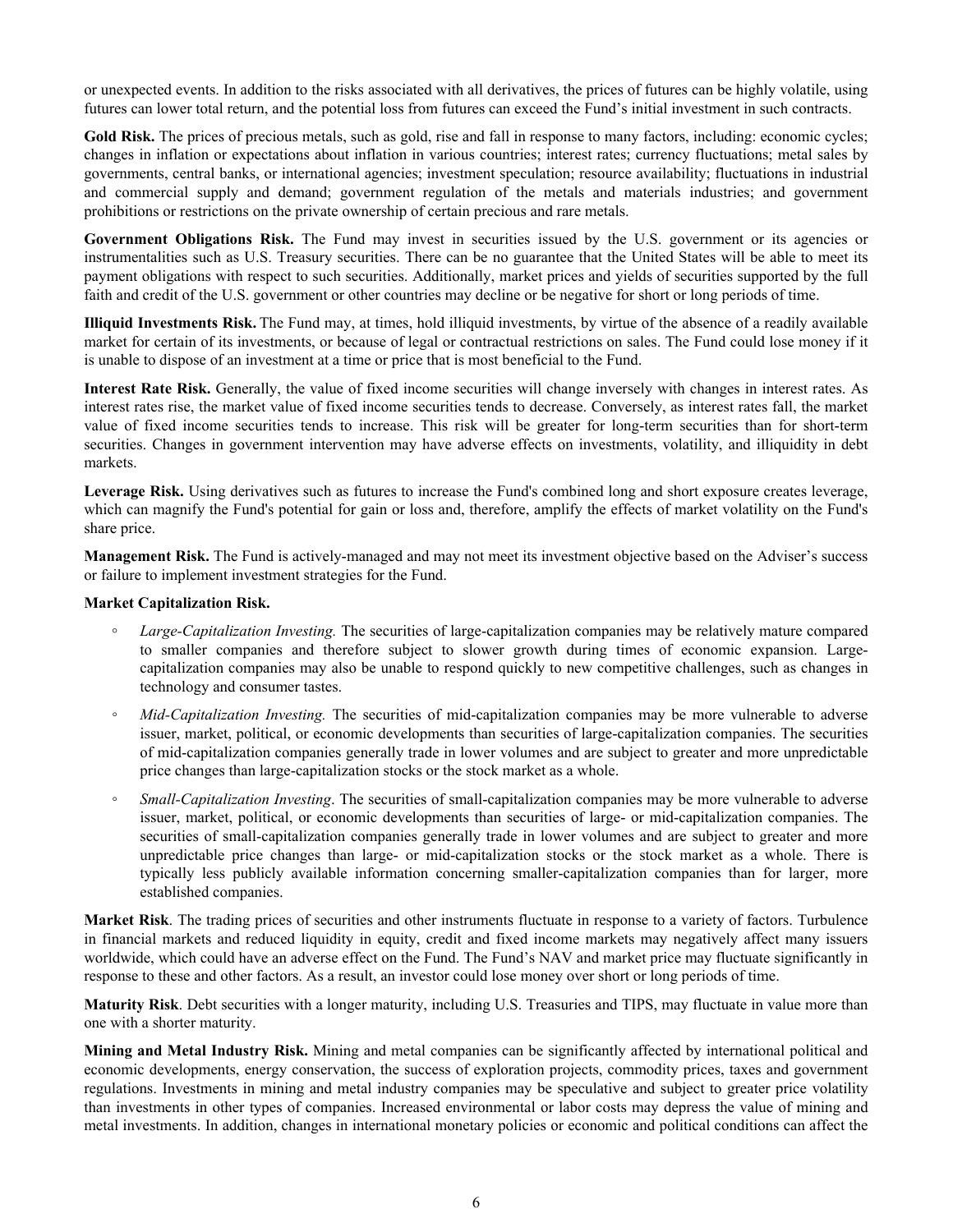supply of gold and precious metals, and consequently the value of mining and metal company investments. Further, the principal supplies of metal industries may be concentrated in a small number of countries and regions.

**Non-Diversification Risk.** The Fund is considered to be non-diversified, which means that it may invest more of its assets in the securities of a single issuer or a smaller number of issuers than if it were a diversified fund. As a result, the Fund may be more exposed to the risks associated with and developments affecting an individual issuer or a smaller number of issuers than a fund that invests more widely. This may increase the Fund's volatility and cause the performance of a relatively smaller number of issuers to have a greater impact on the Fund's performance.

**Other Investment Companies Risk.** The Fund will incur higher and duplicative expenses when it invests in ETFs and other investment companies. By investing in another investment company, the Fund becomes a shareholder of that investment company and bears its proportionate share of the fees and expenses of the other investment company. There is also the risk that the Fund may suffer losses due to the investment practices of the underlying funds as the Fund will be subject to substantially the same risks as those associated with the direct ownership of securities held by such investment companies. The Fund may be subject to statutory limits with respect to the amount it can invest in other ETFs, which may adversely affect the Fund's ability to achieve its investment objective. ETFs may be less liquid than other investments, and thus their share values more volatile than the values of the investments they hold. Investments in ETFs are also subject to the "ETF Risks" described above.

**Recent Market Events Risk.** U.S. and international markets have experienced significant periods of volatility in recent years and months due to a number of economic, political and global macro factors including the impact of COVID-19 as a global pandemic, which has resulted in a public health crisis, disruptions to business operations and supply chains, stress on the global healthcare system, growth concerns in the U.S. and overseas, staffing shortages and the inability to meet consumer demand, and widespread concern and uncertainty. The global recovery from COVID-19 is proceeding at slower than expected rates due to the emergence of variant strains and may last for an extended period of time. Continuing uncertainties regarding interest rates, rising inflation, political events, rising government debt in the U.S. and trade tensions also contribute to market volatility. As a result of continuing political tensions and armed conflicts, including the war between Ukraine and Russia, the U.S. and the European Union imposed sanctions on certain Russian individuals and companies, including certain financial institutions, and have limited certain exports and imports to and from Russia. The war has contributed to recent market volatility and may continue to do so.

**REIT Investment Risk**. Investments in REITs involve unique risks. REITs may have limited financial resources, may trade less frequently and in limited volume, and may be more volatile than other securities. REITs may be affected by changes in the value of their underlying properties or mortgages or by defaults by their borrowers or tenants. Furthermore, these entities depend upon specialized management skills, have limited diversification and are, therefore, subject to risks inherent in financing a limited number of projects. In addition, the performance of a REIT may be affected by changes in the tax laws or by its failure to qualify for tax-free pass-through of income.

**Tax Risk**. To qualify for the favorable U.S. federal income tax treatment accorded to regulated investment companies ("RICs"), the Fund must derive at least 90% of its gross income in each taxable year from certain categories of income ("qualifying income") and must satisfy certain asset diversification requirements. Certain of the Fund's investments may generate income that is not qualifying income. If the Fund were to fail to meet the qualifying income test or the asset diversification requirements and fail to qualify as a RIC, it would be taxed in the same manner as an ordinary corporation, and distributions to its shareholders would not be deductible by the Fund in computing its taxable income.

**TIPS Risk**. Interest payments on TIPS are unpredictable and will fluctuate as the principal and corresponding interest payments are adjusted for inflation. There can be no assurance that the CPI will accurately measure the real rate of inflation in the prices of goods and services. Any increases in the principal amount of TIPS will be considered taxable ordinary income, even though the Fund or applicable underlying ETF will not receive the principal until maturity. As a result, the Fund may make income distributions to shareholders that exceed the cash it receives. In addition, TIPS are subject to credit risk, interest rate risk, and maturity risk.

**Water Industry Risk**. The water industry can be significantly affected by economic trends or other conditions or developments, such as the availability of water, the level of rainfall and occurrence of other climatic events, changes in water consumption, new technologies relating to the supply of water, and water conservation. The industry can also be significantly affected by environmental considerations, taxation, government regulation (including the increased cost of compliance), inflation, increases in interest rates, price and supply fluctuations, increases in the cost of raw materials and other operating costs, technological advances, and competition from new market entrants.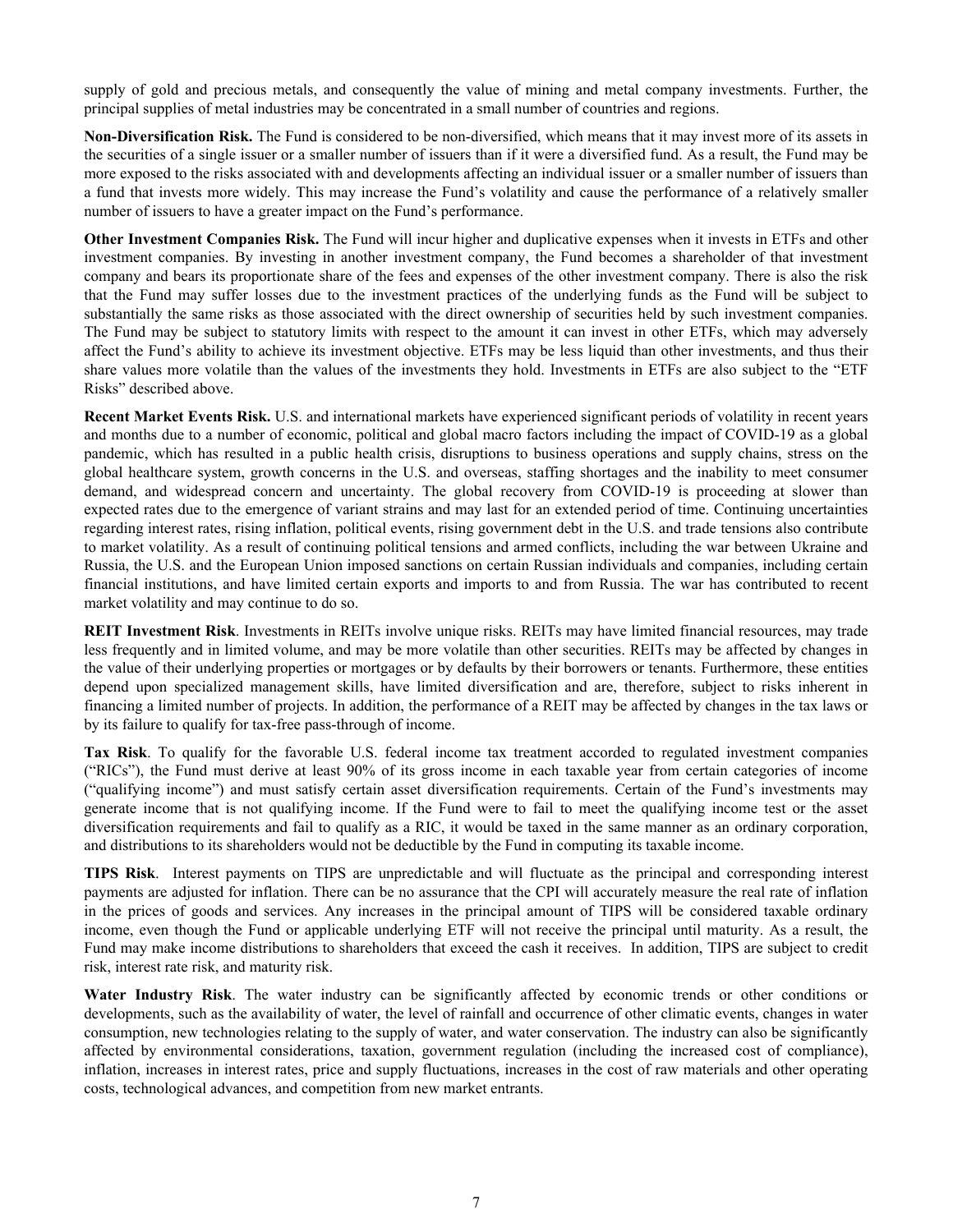#### **Performance**

The following performance information provides some indication of the risks of investing in the Fund by showing changes in the Fund's performance from year to year. The bar chart shows the Fund's performance for the calendar years ended December 31, 2020 and 2021. The table illustrates how the Fund's average annual returns for the 1-year and since inception periods compare with those of a broad measure of market performance (S&P 500 Total Return Index), a blended index, and the RPAR Index. The Fund's past performance, before and after taxes, does not necessarily indicate how it will perform in the future. Updated performance information is available on the Fund's website at www.rparetf.com/rpar.



## **Calendar Year Ended December 31,**

During the period of time shown in the bar chart, the Fund's highest quarterly return was 11.03% for the quarter ended June 30, 2020 and the lowest quarterly return was -5.07% for the quarter ended March 31, 2020.

#### **Average Annual Total Returns**

## **For the Periods Ended December 31, 2021**

|                                                                                                                       | 1 Year   | <b>Since Inception</b><br>(12/12/2019) |
|-----------------------------------------------------------------------------------------------------------------------|----------|----------------------------------------|
| Return Before Taxes                                                                                                   | 7.78%    | 13.42%                                 |
| Return After Taxes on Distributions                                                                                   | 7.08%    | $12.91\%$                              |
| Return After Taxes on Distributions and Sale of Fund Shares                                                           | 4.78%    | $10.25\%$                              |
| <b>S&amp;P</b> 500 Total Return Index<br>(reflects no deduction for fees, expenses, or taxes)                         | 28.71%   | 24.00%                                 |
| 60% S&P 500 Index / 40% Bloomberg U.S. Aggregate Bond Index 1<br>(reflects no deduction for fees, expenses, or taxes) | 15.86%   | $15.63\%$                              |
| <b>Advanced Research Risk Parity Index</b><br>(reflects no deduction for fees, expenses, or taxes)                    | $9.34\%$ | 15.69%                                 |

<sup>1</sup> The blended index is 60% S&P 500 Index (stocks) and 40% Bloomberg U.S. Aggregate Bond Index (bonds).

After-tax returns are calculated using the historical highest individual federal marginal income tax rates during the period covered by the table above and do not reflect the impact of state and local taxes. Actual after-tax returns depend on an investor's tax situation and may differ from those shown. After-tax returns shown are not relevant to investors who hold their Shares through tax-deferred arrangements such as an individual retirement account ("IRA") or other tax-advantaged accounts.

#### **Management**

*Investment Adviser*: Toroso Investments, LLC ("Toroso" or the "Adviser") serves as investment adviser to the Fund.

#### *Portfolio Managers:*

Michael Venuto, Chief Investment Officer for the Adviser, is responsible for the day-to-day management of the Fund and has been a portfolio manager of the Fund since its inception in December 2019.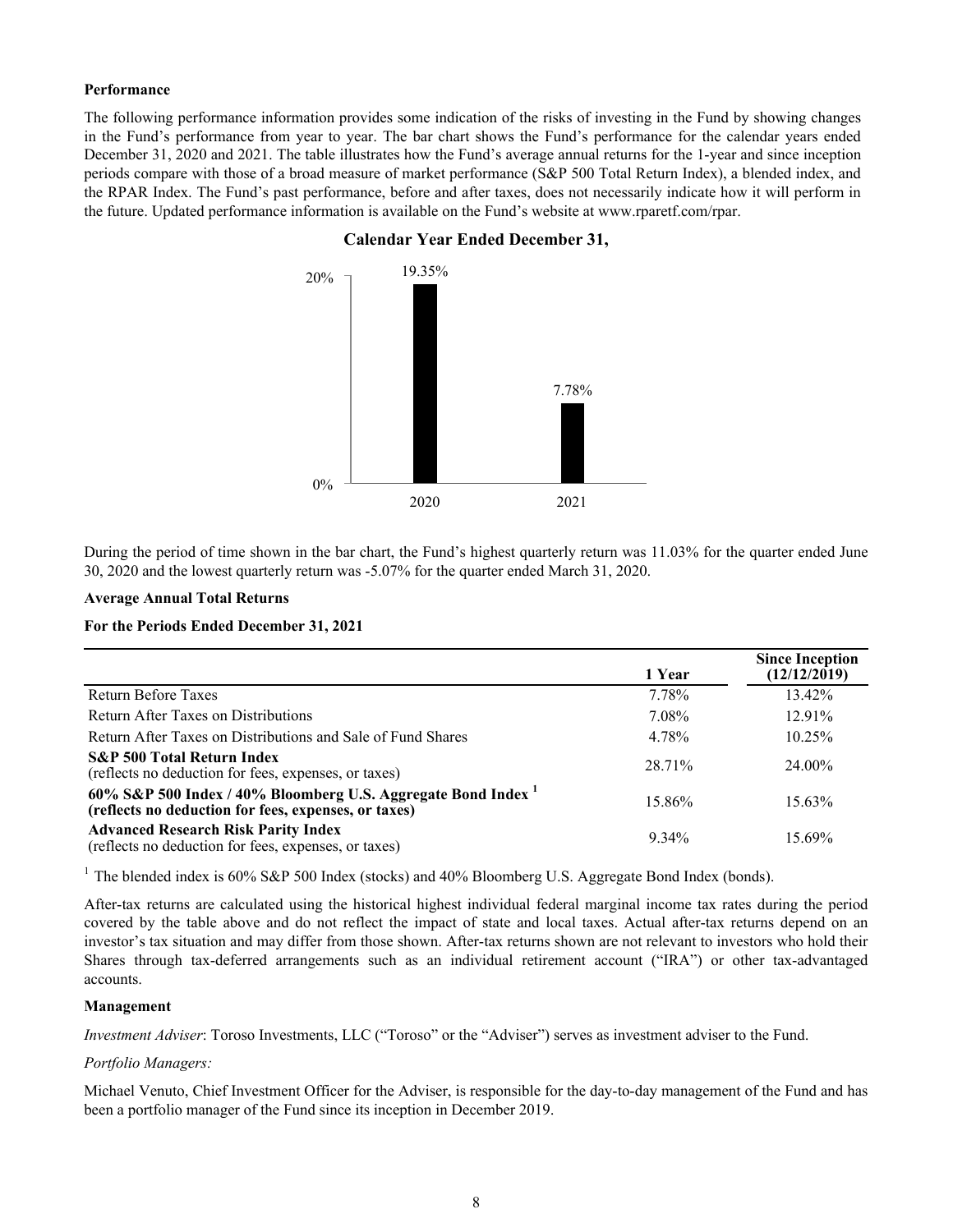Charles A. Ragauss, CFA, Portfolio Manager for the Adviser, is responsible for the day-to-day management of the Fund and has been a portfolio manager of the Fund since its inception in December 2019.

#### **Purchase and Sale of Shares**

The Fund issues and redeems Shares at NAV only in large blocks known as "Creation Units," which only APs (typically, broker-dealers) may purchase or redeem. The Fund generally issues and redeems Creation Units in exchange for a portfolio of securities (the "Deposit Securities") and/or a designated amount of U.S. cash.

Shares are listed on a national securities exchange, such as the Exchange, and individual Shares may only be bought and sold in the secondary market through brokers at market prices, rather than NAV. Because Shares trade at market prices rather than NAV, Shares may trade at a price greater than NAV (premium) or less than NAV (discount).

An investor may incur costs attributable to the difference between the highest price a buyer is willing to pay to purchase Shares (the "bid" price) and the lowest price a seller is willing to accept for Shares (the "ask" price) when buying or selling Shares in the secondary market. This difference in bid and ask prices is often referred to as the "bid-ask spread."

Recent information regarding the Fund's NAV, market price, how often Shares traded on the Exchange at a premium or discount, and bid-ask spreads can be found on the Fund's website at www.rparetf.com/rpar

#### **Tax Information**

Fund distributions are generally taxable to shareholders as ordinary income, qualified dividend income, qualified REIT dividend income, or capital gains (or a combination), unless an investment is in an IRA or other tax-advantaged account. Distributions on investments made through tax-deferred arrangements may be taxed later upon withdrawal of assets from those accounts.

#### **Financial Intermediary Compensation**

If you purchase Shares through a broker-dealer or other financial intermediary (such as a bank) (an "Intermediary"), the Adviser or its affiliates may pay Intermediaries for certain activities related to the Fund, including participation in activities that are designed to make Intermediaries more knowledgeable about exchange-traded products, including the Fund, or for other activities, such as marketing, educational training, or other initiatives related to the sale or promotion of Shares. These payments may create a conflict of interest by influencing the Intermediary and your salesperson to recommend the Fund over another investment. Any such arrangements do not result in increased Fund expenses. Ask your salesperson or visit the Intermediary's website for more information.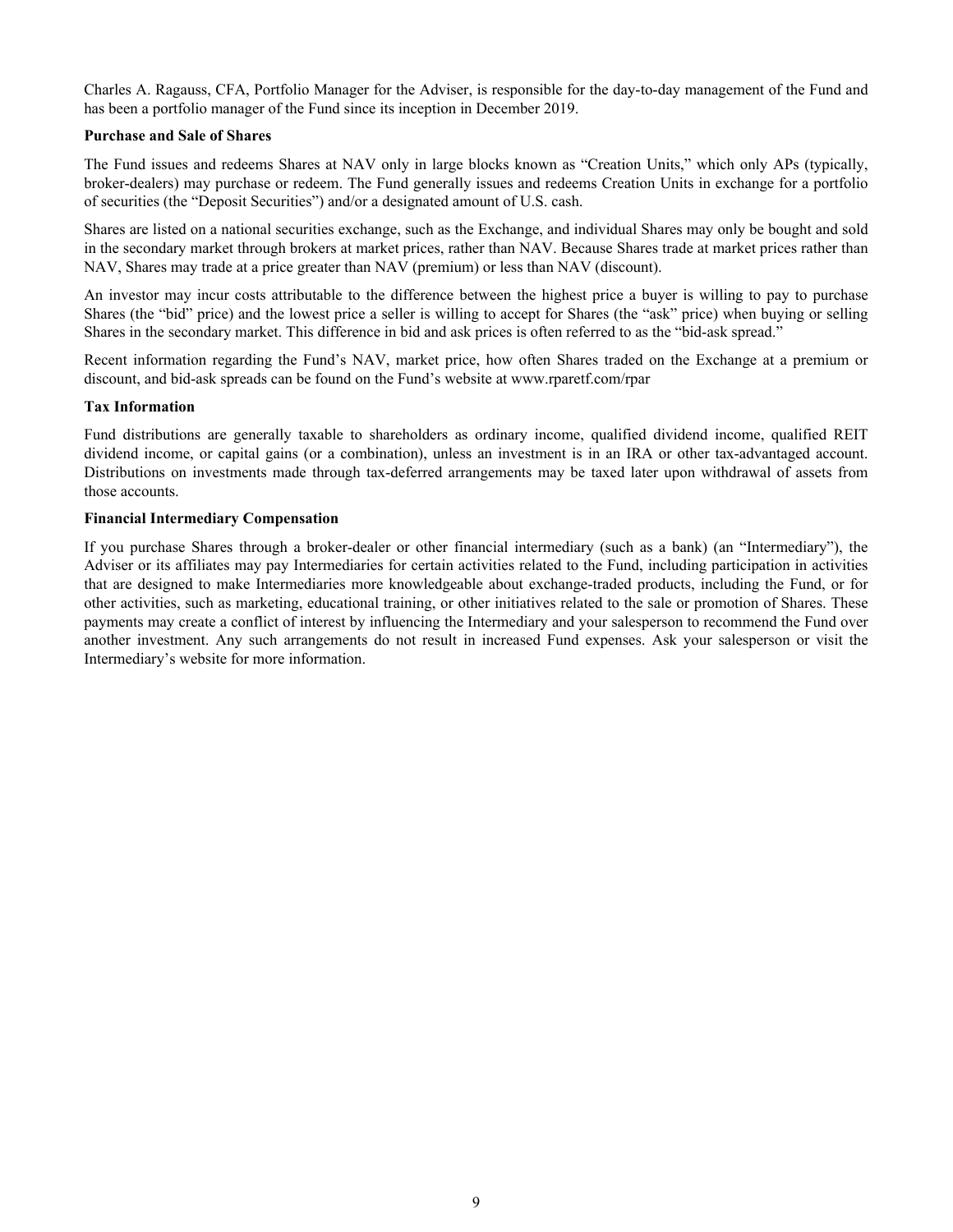## <span id="page-12-0"></span>**ADDITIONAL INFORMATION ABOUT THE FUND**

#### **Investment Objective**

The Fund seeks to generate positive returns during periods of economic growth, preserve capital during periods of economic contraction, and preserve real rates of return during periods of heightened inflation.

An investment objective is fundamental if it cannot be changed without the consent of the holders of a majority of the outstanding Shares. The Fund's investment objective has not been adopted as a fundamental investment policy and therefore may be changed without the consent of the Fund's shareholders upon approval by the Board and 60 days' written notice to shareholders.

#### **Principal Investment Strategies**

The following information is in addition to, and should be read along with, the description of the Fund's principal investment strategies in the section titled "Fund Summary-Principal Investment Strategies" above.

*Temporary Defensive Strategies.* For temporary defensive purposes during adverse market, economic, political, or other conditions, the Fund may invest in cash or cash equivalents or short-term instruments such as commercial paper, money market mutual funds, or short-term U.S. government securities. Taking a temporary defensive position may result in the Fund not achieving its investment objective.

#### **Manager of Managers Structure**

Although the Fund is not currently sub-advised, the Fund and the Adviser have received exemptive relief from the SEC permitting the Adviser (subject to certain conditions and the approval of the Board) to change or select new unaffiliated subadvisers without obtaining shareholder approval. The relief also permits the Adviser to materially amend the terms of agreements with an unaffiliated sub-adviser (including an increase in the fee paid by the Adviser to the unaffiliated subadviser (and not paid by the Fund)) or to continue the employment of an unaffiliated sub-adviser after an event that would otherwise cause the automatic termination of services with Board approval, but without shareholder approval. Shareholders will be notified of any unaffiliated sub-adviser changes. The Adviser has the ultimate responsibility, subject to oversight by the Board, to oversee a sub-adviser and recommend their hiring, termination and replacement.

#### **Principal Risks of Investing in the Fund**

The principal risks are presented in alphabetical order to facilitate finding particular risks and comparing them with those of other funds. Each risk summarized below is considered a "principal risk" of investing in the Fund, regardless of the order in which it appears. As with any investment, there is a risk that you could lose all or a portion of your investment in the Fund. Some or all of these risks may adversely affect the Fund's NAV per share, trading price, yield, total return and/or ability to meet its investment objective. The following risks could affect the value of your performance in the Fund:

**Agriculture Risk.** Companies in the agriculture industry are subject to risks such as adverse weather conditions, embargoes, tariffs, and adverse international economic, political and regulatory developments. Agriculture prices can be more volatile than prices of other types of investments and can be affected by a wide range of factors, including changes in overall market movements, speculative activity of other investors, real or perceived inflationary trends, economic or other sanctions, international regulatory, political, and economic developments (for example, regime changes and changes in economic activity levels), and developments affecting a particular sector, industry, or commodity, such as drought, floods, or other weather conditions, livestock disease, trade embargoes, competition from substitute products, transportation bottlenecks or shortages, fluctuations in supply and demand, tariffs and international economic, political and regulatory developments.

**Capital Controls and Sanctions Risk.** Economic conditions, such as volatile currency exchange rates and interest rates, political events, military action and other conditions may, without prior warning, lead to foreign government intervention (including intervention by the U.S. government with respect to foreign governments, economic sectors, foreign companies and related securities and interests) and the imposition of capital controls and/or sanctions, which may also include retaliatory actions of one government against another government, such as seizure of assets. Capital controls and/or sanctions include the prohibition of, or restrictions on, the ability to transfer currency, securities or other assets. Capital controls and/or sanctions may also impact the ability of the Fund to buy, sell or otherwise transfer securities or currency, negatively impact the value and/or liquidity of such instruments, adversely affect the trading market and price for Shares of the Fund, and cause the Fund to decline in value**.**

**Commodities Risk**. The Fund's exposure to investments in physical commodities subjects the Fund to greater volatility than investments in traditional securities, such as stocks and bonds. The commodities markets may fluctuate rapidly based on a variety of factors, including overall market movements; economic events and policies; changes in interest rates or inflation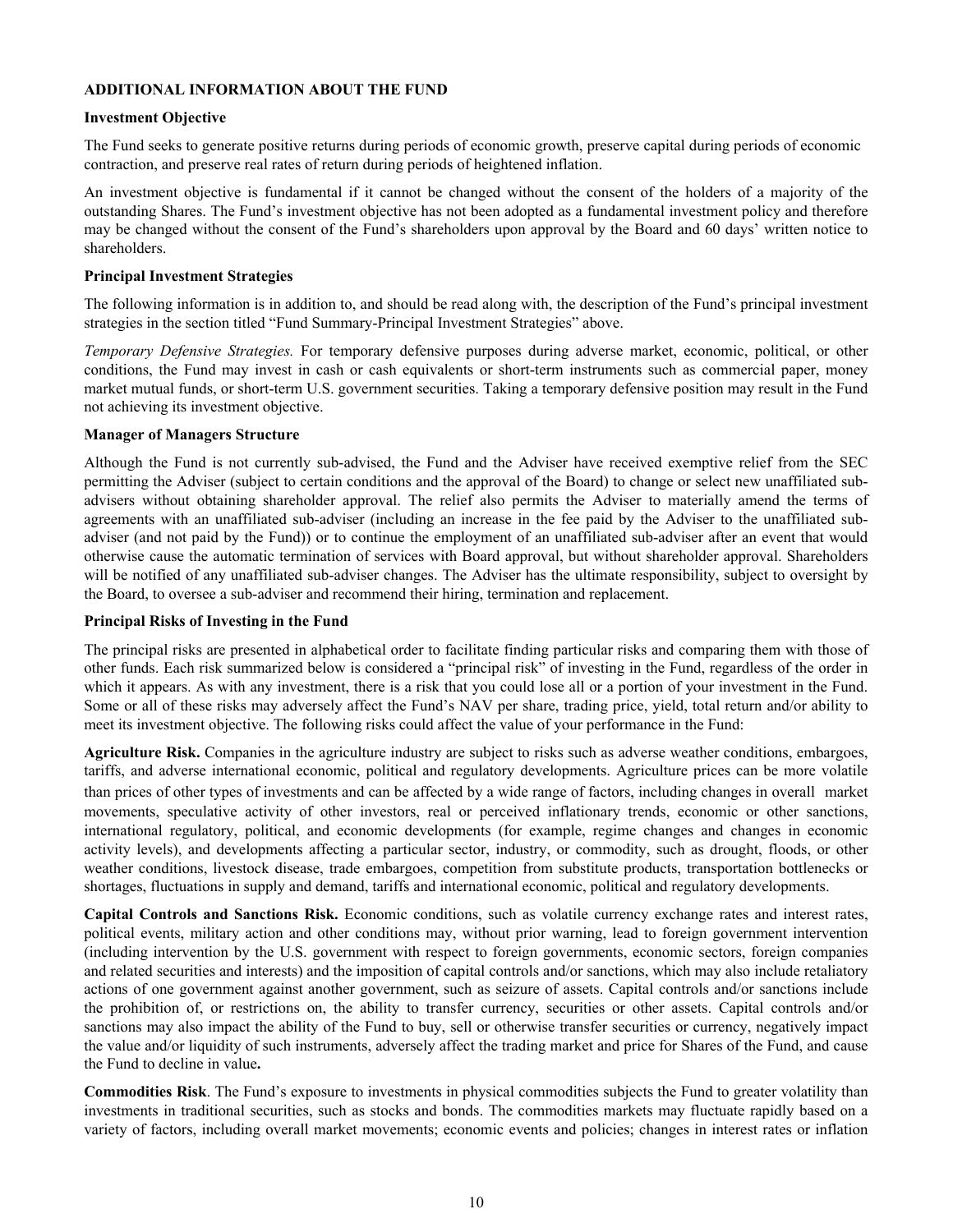rates; changes in monetary and exchange control programs; war; acts of terrorism; natural disasters; and technological developments. Variables such as disease, drought, floods, weather, trade, embargoes, tariffs, and other political events, in particular, may have a larger impact on commodity prices than on traditional securities. The prices of commodities can also fluctuate widely due to supply and demand disruptions in major producing or consuming regions. Because certain commodities may be produced in a limited number of countries and may be controlled by a small number of producers, political, economic, and supply-related events in such countries could have a disproportionate impact on the prices of such commodities. These factors may affect the value of the Fund in varying ways, and different factors may cause the value and the volatility of the Fund to move in inconsistent directions at inconsistent rates. The current or "spot" prices of physical commodities may also affect, in a volatile and inconsistent manner, the prices of futures contracts in respect of the relevant commodity.

**Credit Risk**. Credit risk is the risk that an issuer or guarantor of debt instruments, such as the U.S. Government or its agencies or instrumentalities with respect to U.S. government obligations, will be unable or unwilling to make its timely interest and/or principal payments or to otherwise honor its obligations. Please see "Government Obligations Risks," below, for risks specific to investing in securities issued by the U.S. government or its agencies or instrumentalities. Debt instruments such as U.S. Treasuries and TIPS are subject to varying degrees of credit risk, which may be reflected in their credit ratings. There is the chance that the Fund's portfolio holdings will have their credit ratings downgraded or will default (i.e., fail to make scheduled interest or principal payments), potentially reducing the Fund's income level or share price.

**Currency Exchange Rate Risk.** The Fund invests, directly or indirectly, in investments denominated in non-U.S. currencies or in securities that provide exposure to such currencies. Changes in currency exchange rates and the relative value of non-U.S. currencies will affect the value of the Fund's investments and the value of your Shares. Because the Fund's NAV is determined on the basis of U.S. dollars, the U.S. dollar value of your investment in the Fund may go down if the value of the local currency of the non-U.S. markets in which the Fund invests depreciates against the U.S. dollar. This is true even if the local currency value of securities in the Fund's holdings goes up. Conversely, the dollar value of your investment in the Fund may go up if the value of the local currency appreciates against the U.S. dollar. The value of the U.S. dollar measured against other currencies is influenced by a variety of factors. These factors include: national debt levels and trade deficits, changes in balances of payments and trade, domestic and foreign interest and inflation rates, global or regional political, economic or financial events, monetary policies of governments, actual or potential government intervention, and global energy prices. Political instability, the possibility of government intervention and restrictive or opaque business and investment policies may also reduce the value of a country's currency. Government monetary policies and the buying or selling of currency by a country's government may also influence exchange rates. Currency exchange rates can be very volatile and can change quickly and unpredictably. As a result, the value of an investment in the Fund may change quickly and without warning, and you may lose money.

**Depositary Receipt Risk.** Depositary receipts involve risks similar to those associated with investments in foreign securities and certain additional risks. Depositary receipts listed on U.S. or foreign exchanges are issued by banks or trust companies, and entitle the holder to all dividends and capital gains that are paid out on the underlying foreign shares ("Underlying Shares"). When the Fund invests in depositary receipts as a substitute for an investment directly in the Underlying Shares, the Fund is exposed to the risk that the depositary receipts may not provide a return that corresponds precisely with that of the Underlying Shares. The underlying securities of the ADRs in the Fund's portfolio are usually denominated or quoted in currencies other than the U.S. dollar. GDRs may be issued in bearer form and denominated in other currencies and are generally designed for use throughout the world. As a result, changes in foreign currency exchange rates may affect the value of the Fund's portfolio. In addition, because the underlying securities of ADRs or GDRs trade on foreign exchanges at times when the U.S. markets are not open for trading, the value of the securities underlying the ADRs or GDRs may change materially at times when the U.S. markets are not open for trading, regardless of whether there is an active U.S. market for Shares.

**Derivatives Risk**. The Fund's derivative investments have risks, including the imperfect correlation between the value of such instruments and the underlying assets or index; the loss of principal, including the potential loss of amounts greater than the initial amount invested in the derivative instrument; the possible default of the other party to the transaction; and illiquidity of the derivative investments. If a counterparty becomes bankrupt or otherwise fails to perform its obligations under a derivative contract due to financial difficulties, the Fund may experience significant delays in obtaining any recovery under the derivative contract in a bankruptcy or other reorganization proceeding. The derivatives used by the Fund may give rise to a form of leverage. Leverage magnifies the potential for gain and the risk of loss. Certain of the Fund's transactions in derivatives could also affect the amount, timing, and character of distributions to shareholders, which may result in the Fund realizing more short-term capital gain and ordinary income subject to tax at ordinary income tax rates than it would if it did not engage in such transactions, which may adversely impact the Fund's after-tax returns.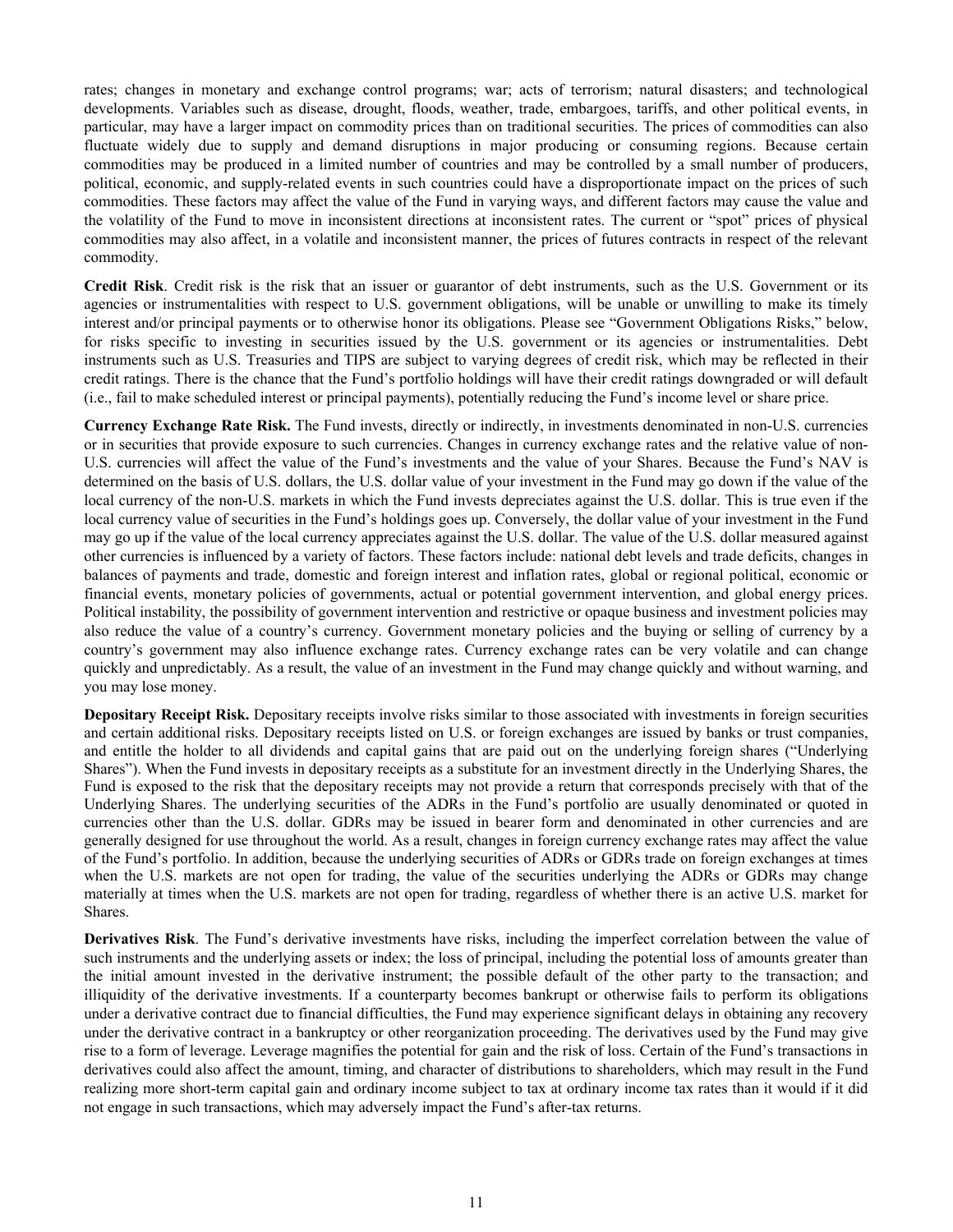**Emerging Markets Risk.** Investments in securities and instruments traded in developing or emerging markets, or that provide exposure to such securities or markets, can involve additional risks relating to political, economic, or regulatory conditions not associated with investments in U.S. securities and instruments. For example, developing and emerging markets may be subject to (i) greater market volatility, (ii) lower trading volume and liquidity, (iii) greater social, political, and economic uncertainty, (iv) governmental controls on foreign investments and limitations on repatriation of invested capital, (v) lower disclosure, corporate governance, auditing and financial reporting standards, (vi) fewer protections of property rights, (vii) restrictions on the transfer of securities or currency, and (viii) settlement and trading practices that differ from those in U.S. markets. Each of these factors may impact the ability of the Fund to buy, sell, or otherwise transfer securities, adversely affect the trading market and price for Fund Shares and cause the Fund to decline in value.

**Energy Producers Industry Risk.** Companies in the energy producing industry are subject to risks associated with companies owning and/or operating pipelines, gathering and processing assets, power infrastructure, propane assets, as well as capital markets, terrorism, natural disasters, climate change, operating, regulatory, environmental, supply and demand, and price volatility risks. The volatility of energy commodity prices can significantly affect energy companies due to the impact of prices on the volume of commodities developed, produced, gathered, and processed. Historically, energy commodity prices have been cyclical and exhibited significant volatility, which may adversely impact the value, operations, cash flows, and financial performance of energy companies.

**Equity Market Risk.** The Fund will invest in common stocks directly or indirectly through ETFs. The equity securities held in the Fund's portfolio may experience sudden, unpredictable drops in value or long periods of decline in value. This may occur because of factors that affect securities markets generally or factors affecting specific issuers, industries, or sectors in which the Fund invests. Common stocks, such as those held by the Fund, are generally exposed to greater risk than other types of securities, such as preferred stock and debt obligations, because common stockholders generally have inferior rights to receive payment from issuers. Securities in the Fund's portfolio may underperform in comparison to securities in the general financial markets, a particular financial market, or other asset classes, due to a number of factors, including inflation (or expectations for inflation), interest rates, global demand for particular products or resources, natural disasters or events, pandemic diseases, terrorism, regulatory events, or government controls.

#### **ETF Risks.**

- *◦ APs, Market Makers, and Liquidity Providers Concentration Risk.* The Fund has a limited number of financial institutions that may act as APs. In addition, there may be a limited number of market makers and/or liquidity providers in the marketplace. To the extent either of the following events occur, Shares may trade at a material discount to NAV and possibly face delisting: (i) APs exit the business or otherwise become unable to process creation and/or redemption orders and no other APs step forward to perform these services; or (ii) market makers and/or liquidity providers exit the business or significantly reduce their business activities and no other entities step forward to perform their functions.
- *Cash Redemption Risk.* The Fund's investment strategy may require it to redeem Shares for cash or to otherwise include cash as part of its redemption proceeds. For example, the Fund may not be able to redeem in-kind certain securities held by the Fund (e.g., derivative instruments). In such a case, the Fund may be required to sell or unwind portfolio investments to obtain the cash needed to distribute redemption proceeds. This may cause the Fund to recognize a capital gain that it might not have recognized if it had made a redemption in-kind. As a result, the Fund may pay out higher annual capital gain distributions than if the in-kind redemption process was used.
- *◦ Costs of Buying or Selling Shares.* Investors buying or selling Shares in the secondary market will pay brokerage commissions or other charges imposed by brokers, as determined by that broker. Brokerage commissions are often a fixed amount and may be a significant proportional cost for investors seeking to buy or sell relatively small amounts of Shares. In addition, secondary market investors will also incur the cost of the bid-ask spread. The bid-ask spread varies over time for Shares based on trading volume and market liquidity, and is generally lower if Shares have more trading volume and market liquidity and higher if Shares have little trading volume and market liquidity. Further, a relatively small investor base in the Fund, asset swings in the Fund and/or increased market volatility may cause increased bid-ask spreads. Due to the costs of buying or selling Shares, including bid-ask spreads, frequent trading of Shares may significantly reduce investment results and an investment in Shares may not be advisable for investors who anticipate regularly making small investments.
- *Shares May Trade at Prices Other Than NAV.* As with all ETFs, Shares may be bought and sold in the secondary market at market prices. Although it is expected that the market price of the Shares will approximate the Fund's NAV, there may be times when the market price of Shares is more than the NAV intra-day (premium) or less than the NAV intra-day (discount) due to supply and demand of the Shares or during periods of market volatility. This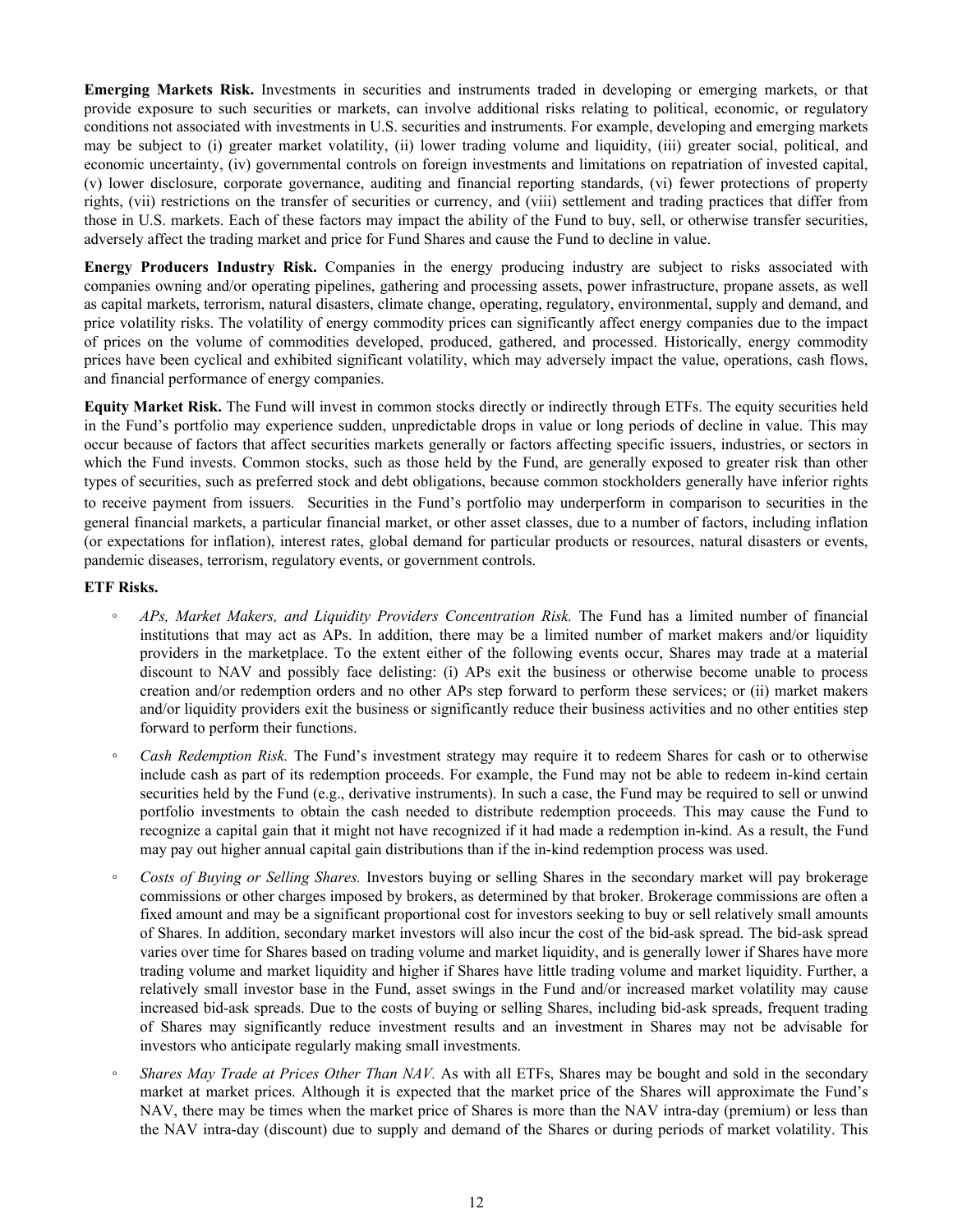risk is heightened in times of market volatility or periods of steep market declines. The market price of Shares during the trading day, like the price of any exchange-traded security, includes a "bid-ask" spread charged by the exchange specialist, market makers, or other participants that trade the Shares. In times of severe market disruption, the bid-ask spread can increase significantly. At those times, Shares are most likely to be traded at a discount to NAV, and the discount is likely to be greatest when the price of Shares is falling fastest, which may be the time that you most want to sell your Shares. Because securities held by the Fund may trade on foreign exchanges that are closed when the Fund's primary listing exchange is open, the Fund is likely to experience premiums and discounts greater than those of ETFs holding only domestic securities.

*Trading.* Although Shares are listed for trading on the Exchange and may be listed or traded on U.S. and non-U.S. stock exchanges other than the Exchange, there can be no assurance that an active trading market for such Shares will develop or be maintained. Trading in Shares may be halted due to market conditions or for reasons that, in the view of the Exchange, make trading in Shares inadvisable. In addition, trading in Shares on the Exchange is subject to trading halts caused by extraordinary market volatility pursuant to Exchange "circuit breaker" rules, which temporarily halt trading on the Exchange when a decline in the S&P 500 Index during a single day reaches certain thresholds (*e.g.*, 7%, 13%, and 20%). Additional rules applicable to the Exchange may halt trading in Shares when extraordinary volatility causes sudden, significant swings in the market price of Shares. There can be no assurance that Shares will trade with any volume, or at all, on any stock exchange. In stressed market conditions, the liquidity of Shares may begin to mirror the liquidity of the Fund's underlying portfolio holdings, which can be significantly less liquid than Shares.

**ETV Risk.** The Fund may invest in ETFs, ETNs and exchange-listed trusts. Please see "ETF Risks," above, for risks specific to investing in ETFs. The risks of owning interests of an ETV generally reflect the same risks as owning the underlying securities or other instruments that the ETV is designed to track and which are disclosed elsewhere in this Prospectus. The shares of certain ETVs may trade at a premium or discount to their intrinsic value (i.e., the market value may differ from the NAV of an ETV's shares). For example, the value of an ETV may drop due to a downgrade in the issuer's credit rating. By investing in an ETV, the Fund indirectly bears the proportionate share of any fees and expenses of the ETV in addition to the Fund's direct fees and expenses. Additionally, trading in an ETV may be halted by the exchange on which it trades.

- *Exchange-Listed Trust Risk.* Exchange-listed trusts are not registered as investment companies under the 1940 Act. Consequently, an investment in an exchange-listed trust will not have the regulatory protections provided to investors in registered investment companies. Some exchange-listed trusts may qualify as "emerging growth companies" and therefore may be subject to reduced public reporting requirements. Under certain circumstances, the exchange on which an exchange-listed trust trades may halt trading in the exchange-listed trust.
- *ETN Risk.* The Fund may invest in ETNs. The value of an ETN may be influenced by time to maturity, level of supply and demand for the ETN, volatility and lack of liquidity in the underlying securities' markets, changes in the applicable interest rates, changes in the issuer's credit rating and economic, legal, political or geographic events that affect the referenced index. In addition, the notes issued by ETNs and held by the Fund are unsecured debt of the issuer.

**Foreign Securities Risk.** Securities of non-U.S. issuers, including ADRs, are subject to certain inherent risks. Certain foreign countries may impose exchange control regulations, restrictions on repatriation of profit on investments or of capital invested, local taxes on investments, and restrictions on the ability of issuers of non-U.S. securities, including ADRs, to make payments of principal and interest to investors located outside the country, whether from currency blockage or otherwise. In addition, the Fund will be subject to risks associated with adverse political and economic developments in foreign countries, including seizure or nationalization of foreign deposits, the imposition of economic sanctions, different legal systems and laws relating to bankruptcy and creditors' rights, and the potential inability to enforce legal judgments, all of which could cause the Fund to lose money on its investments in non-U.S. securities, including ADRs. The cost of servicing external debt will also generally be adversely affected by rising international interest rates, as many external debt obligations bear interest at rates which are adjusted based upon international interest rates. Because non-U.S. securities, including ADRs, may trade on days when the Fund's shares are not priced, NAV may change at times when the Fund's shares cannot be sold.

Foreign banks and securities depositories at which the Fund holds its foreign securities and cash may be recently organized or new to the foreign custody business and may be subject to only limited or no regulatory oversight. Additionally, many foreign governments do not supervise and regulate stock exchanges, brokers and the sale of securities to the same extent as does the United States and may not have laws to protect investors that are comparable to U.S. securities laws. Settlement and clearance procedures in certain foreign markets may result in delays in payment for or delivery of securities not typically associated with settlement and clearance of U.S. investments.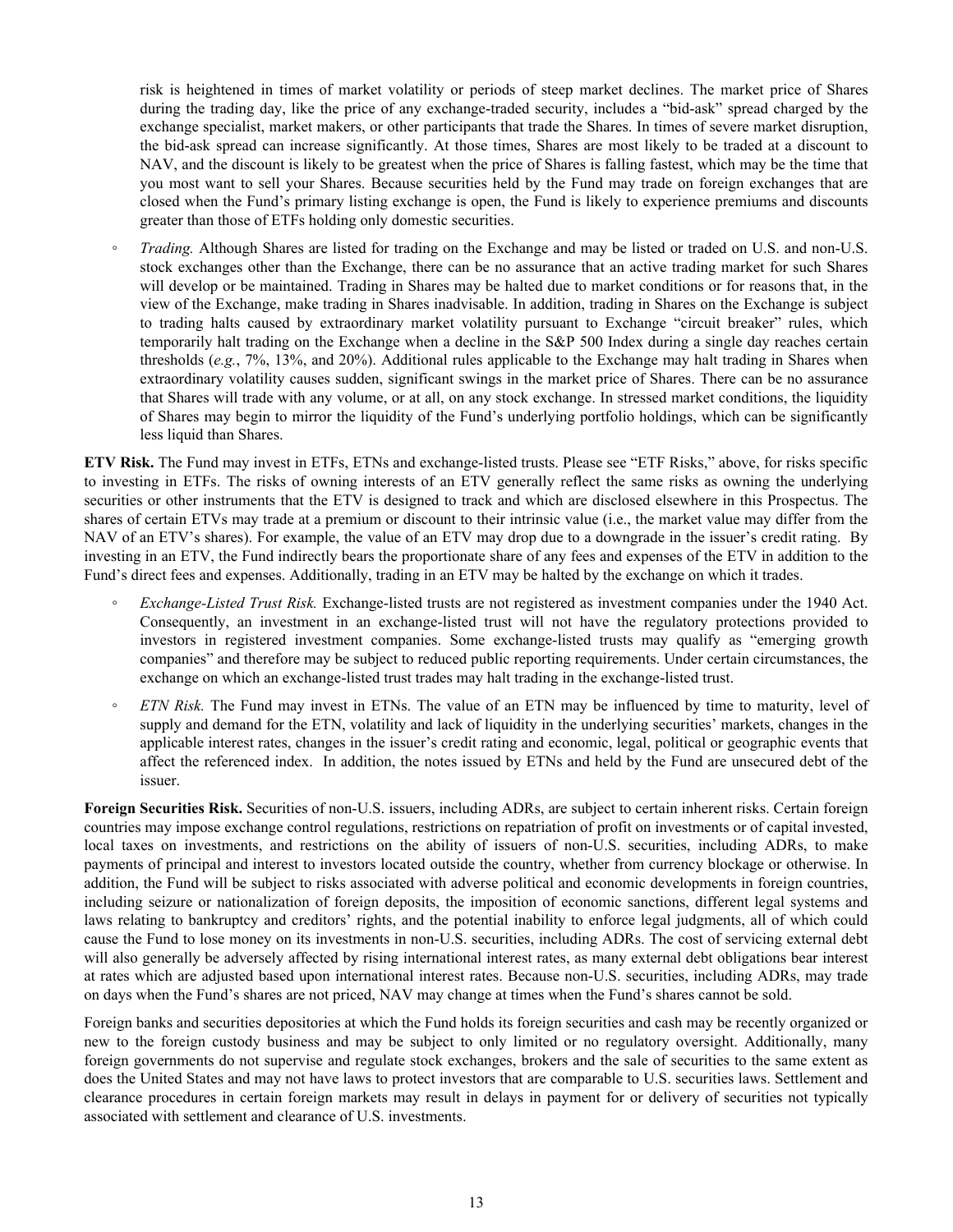In recent years, the European financial markets have experienced volatility and adverse trends due to concerns about economic downturns in, or rising government debt levels of, several European countries. These events may spread to other countries in Europe, including countries that do not use the Euro. These events may affect the value and liquidity of certain of the Fund's investments.

**Futures Contracts Risk.** A futures contract is a standardized agreement to buy or sell a specific quantity of an underlying instrument at a specific price at a specific future time. The value of a futures contract tends to increase and decrease in tandem with the value of the underlying instrument. Depending on the terms of the particular contract, futures contracts are settled through either physical delivery of the underlying instrument on the settlement date or by payment of a cash settlement amount on the settlement date. A decision as to whether, when, and how to use futures involves the exercise of skill and judgment and even a well-conceived futures transaction may be unsuccessful because of market behavior or unexpected events. In addition to the risks associated with all derivatives, the prices of futures can be highly volatile, using futures can lower total return, and the potential loss from futures can exceed the Fund's initial investment in such contracts.

Gold Risk. The prices of precious metals, such as gold, rise and fall in response to many factors, including: economic cycles; changes in inflation or expectations about inflation in various countries; interest rates; currency fluctuations; metal sales by governments, central banks, or international agencies; investment speculation; resource availability; fluctuations in industrial and commercial supply and demand; government regulation of the metals and materials industries; and government prohibitions or restrictions on the private ownership of certain precious and rare metals.

Government Obligations Risk. The Fund may invest in securities issued by the U.S. government or its agencies or instrumentalities, such as U.S. Treasury securities. There can be no guarantee that the United States will be able to meet its payment obligations with respect to such securities. Additionally, market prices and yields of securities supported by the full faith and credit of the U.S. government or other countries may decline or be negative for short or long periods of time.

**Illiquid Investments Risks.** The Fund may invest in illiquid or restricted investments deemed illiquid. Investments in restricted investments could have the effect of increasing the amount of the Fund's assets invested in illiquid investments if qualified institutional buyers are unwilling to purchase these investments. Illiquid and restricted investments may be difficult to dispose of at a fair price at the times when the Fund believes it is desirable to do so. The market price of illiquid and restricted investments generally is more volatile than that of more liquid investments, which may adversely affect the price that the Fund pays for or recovers upon the sale of such investments. Illiquid and restricted investments are also more difficult to value, especially in challenging markets. The Adviser's judgment may play a greater role in the valuation process. Investment of the Fund's assets in illiquid and restricted investments may restrict the Fund's ability to take advantage of market investment. To dispose of an unregistered investment, the Fund, where it has contractual rights to do so, may have to cause such investment to be registered. A considerable period may elapse between the time the decision is made to sell the investment and the time the investment is registered, thereby enabling the Fund to sell it. Contractual restrictions on the resale of investments vary in length and scope and are generally the result of a negotiation between the issuer and acquiror of the investments. In either case, the Fund would bear market risks during that period. Liquidity risk may impact the Fund's ability to meet shareholder redemptions and as a result, the Fund may be forced to sell investments at inopportune prices. Certain fixed income instruments are not readily marketable and may be subject to restrictions on resale. Fixed income instruments may not be listed on any national securities exchange and no active trading market may exist for certain of the fixed income instruments in which the Fund will invest. Where a secondary market exists, the market for some fixed income instruments may be subject to irregular trading activity, wide bid-ask spreads and extended trade settlement periods. In addition, dealer inventories of certain investments are at historic lows in relation to market size, which indicates a potential for reduced liquidity as dealers may be less able to "make markets" for certain fixed income securities.

**Interest Rate Risk***.* Generally, the value of fixed income securities will change inversely with changes in interest rates. As interest rates rise, the market value of fixed income securities tends to decrease. Conversely, as interest rates fall, the market value of fixed income securities tends to increase. This risk will be greater for long-term securities than for short-term securities. Changes in government intervention may have adverse effects on investments, volatility, and illiquidity in debt markets.

**Leverage Risk.** Leverage is investment exposure that exceeds the initial amount invested. Leveraging investments, by purchasing securities with borrowed money, is a speculative technique that increases investment risk while increasing investment opportunity. Leverage will magnify changes in the Fund's net asset value and on the Fund's investments. Derivatives and other transactions, such as reverse repurchase agreements, that give rise to leverage may cause the Fund's performance to be more volatile than if the Fund had not been leveraged. Leveraging also may require that the Fund liquidate portfolio securities when it may not be advantageous to do so to satisfy its obligations or to meet segregation requirements. Further, the use of leverage may require the Fund to maintain assets as "cover," maintain segregated asset accounts, or make margin payments, which might impair the Fund's ability to sell a portfolio security or make an investment at a time when it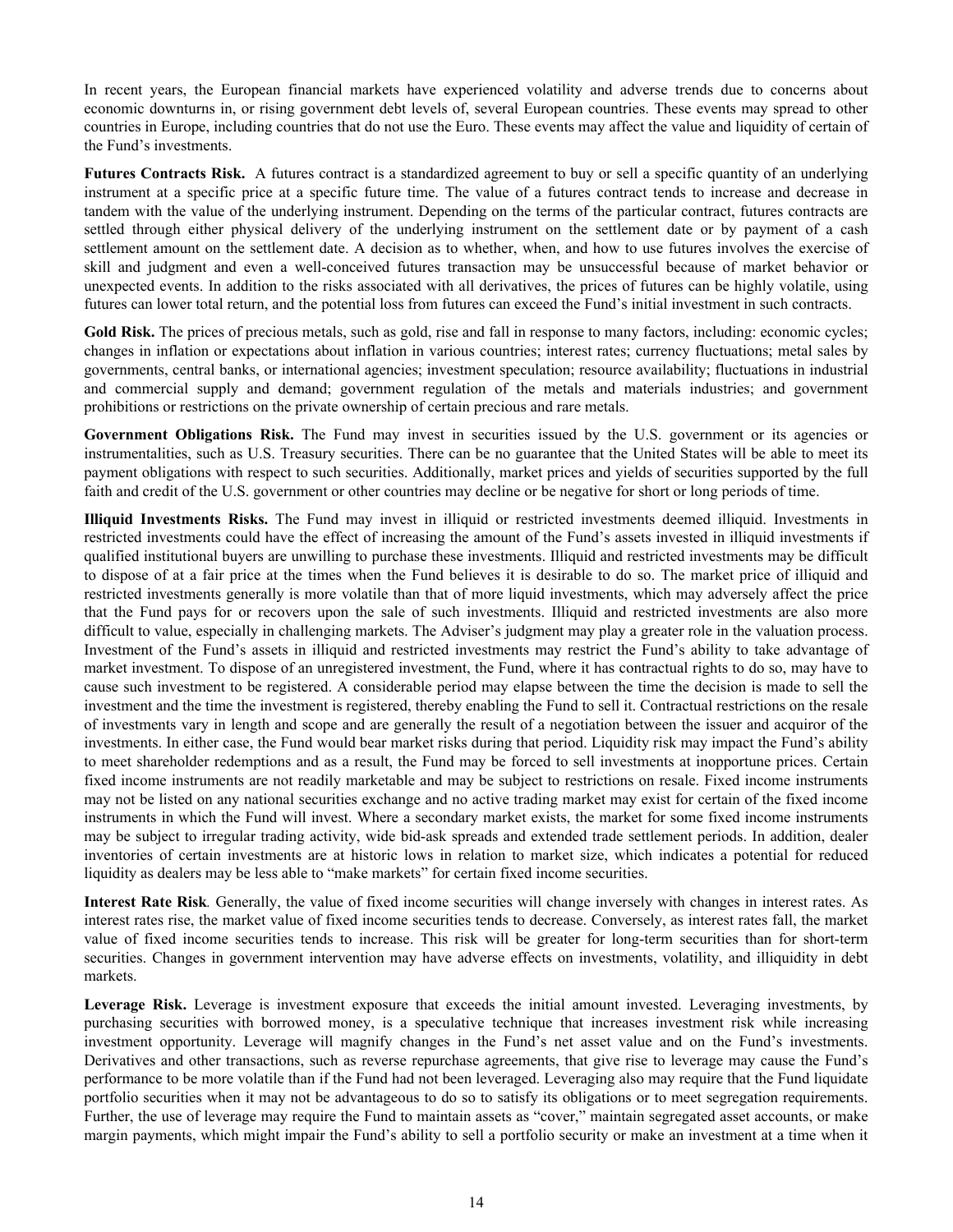would otherwise be favorable to do so, or require that the Fund sell a portfolio security at a disadvantageous time. Certain derivatives provide the potential for investment gain or loss that may be several times greater than the change in the value of an underlying security, asset, interest rate, index or currency, resulting in the potential for a loss that may be substantially greater than the amount invested. Some leveraged instruments have the potential for unlimited loss, regardless of the size of the initial investment. Use of leverage by the Fund may increase the Fund's assets under management thereby creating a potential conflict of interest for the Adviser, which receives a management fee based on the Fund's assets under management. Assets raised through leverage will be subject to interest and other costs, and these costs could exceed the income earned by the Fund on the proceeds of such leverage. There can be no assurance that the Fund's income from the proceeds of leverage will exceed these costs.

**Management Risk.** The Fund is actively-managed and may not meet its investment objective based on the Adviser's success or failure to implement investment strategies for the Fund.

#### **Market Capitalization Risk.**

- **◦** *Large-Capitalization Investing.* The securities of large-capitalization companies may be relatively mature compared to smaller companies and therefore subject to slower growth during times of economic expansion. Largecapitalization companies may also be unable to respond quickly to new competitive challenges, such as changes in technology and consumer tastes.
- *Mid-Capitalization Investing.* The securities of mid-capitalization companies may be more vulnerable to adverse issuer, market, political, or economic developments than securities of large-capitalization companies. The securities of mid-capitalization companies generally trade in lower volumes and are subject to greater and more unpredictable price changes than large capitalization stocks or the stock market as a whole. Some mid-capitalization companies have limited product lines, markets, financial resources, and management personnel and tend to concentrate on fewer geographical markets relative to large-capitalization companies.
- *Small-Capitalization Investing*. The securities of small-capitalization companies may be more vulnerable to adverse issuer, market, political, or economic developments than securities of large- or mid-capitalization companies. The securities of small-capitalization companies generally trade in lower volumes and are subject to greater and more unpredictable price changes than large- or mid-capitalization stocks or the stock market as a whole. Some smallcapitalization companies have limited product lines, markets, and financial and managerial resources and tend to concentrate on fewer geographical markets relative to larger-capitalization companies. There is typically less publicly available information concerning smaller-capitalization companies than for larger, more established companies. Small-capitalization companies also may be particularly sensitive to changes in interest rates, government regulation, borrowing costs and earnings.

**Market Risk.** The trading prices of debt securities and other instruments fluctuate in response to a variety of factors. These factors include events impacting the entire market or specific market segments, such as political, market and economic developments, as well as events that impact specific issuers. Turbulence in financial markets and reduced liquidity in equity, credit and fixed income markets may negatively affect many issuers worldwide, which could have an adverse effect on the Fund. The Fund's NAV and market price, like security and commodity prices generally, may fluctuate significantly in response to these and other factors. As a result, an investor could lose money over short or long periods of time.

**Maturity Risk**. Debt securities with a longer maturity, including U.S. Treasuries and TIPs, may fluctuate in value more than one with a shorter maturity.

**Mining and Metal Industry Risk.** Mining and metal companies can be significantly affected by international political and economic developments, energy conservation, the success of exploration projects, commodity prices, taxes and government regulations. Investments in mining and metal industry companies may be speculative and subject to greater price volatility than investments in other types of companies. Increased environmental or labor costs may depress the value of mining and metal investments. In addition, changes in international monetary policies or economic and political conditions can affect the supply of gold and precious metals, and consequently the value of mining and metal company investments. Further, the principal supplies of metal industries may be concentrated in a small number of countries and regions.

**Non-Diversification Risk.** The Fund is considered to be non-diversified, which means that it may invest more of its assets in the securities of a single issuer or a smaller number of issuers than if it were a diversified fund. As a result, the Fund may be more exposed to the risks associated with and developments affecting an individual issuer or a smaller number of issuers than a fund that invests more widely. This may increase the Fund's volatility and cause the performance of a relatively smaller number of issuers to have a greater impact on the Fund's performance.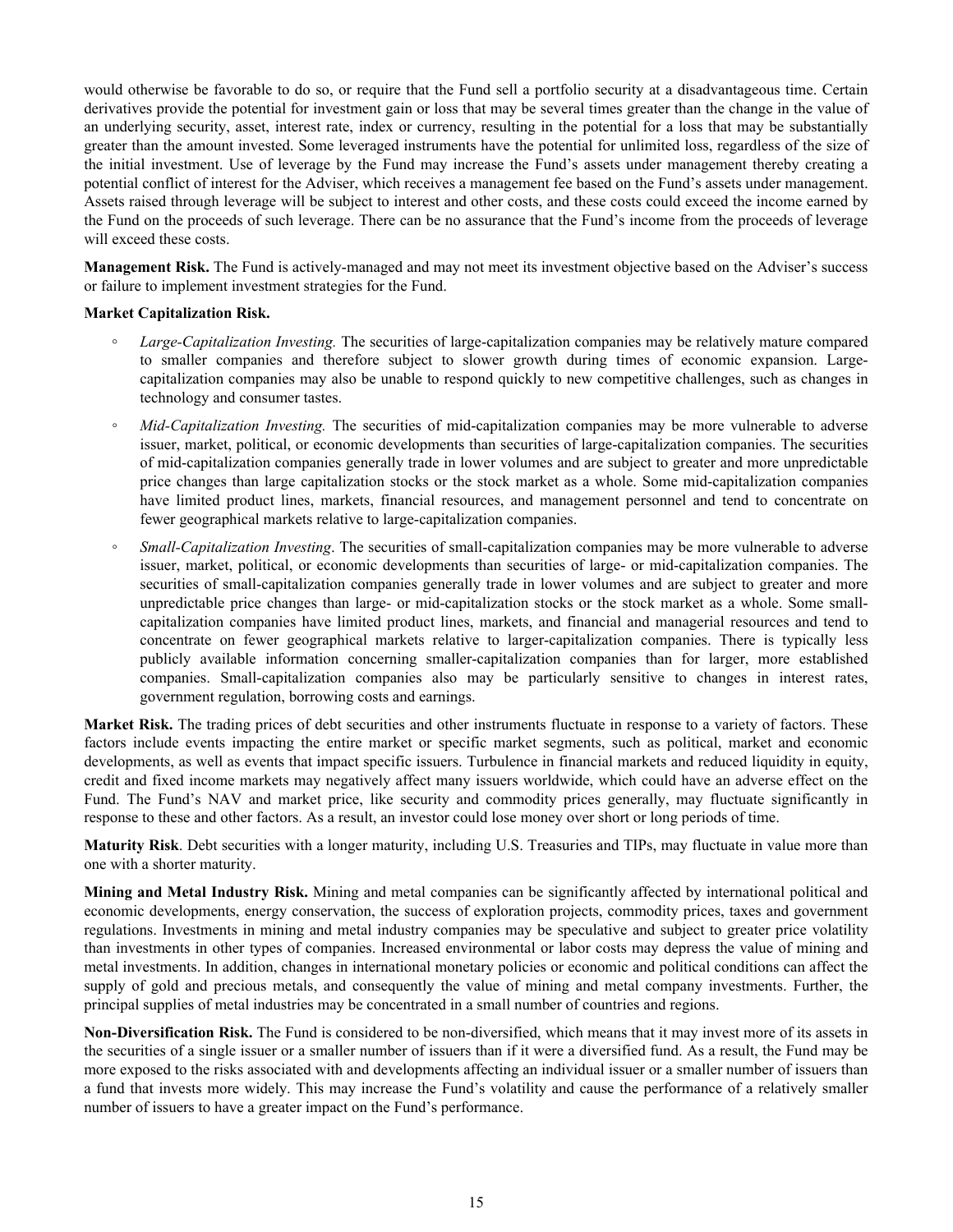**Other Investment Companies Risks.** The Fund will incur higher and duplicative expenses when it invests in ETFs and other investment companies. By investing in another investment company, the Fund becomes a shareholder of that investment company and bears its proportionate share of the fees and expenses of the other investment company. There is also the risk that the Fund may suffer losses due to the investment practices of the underlying funds as the Fund will be subject to substantially the same risks as those associated with the direct ownership of securities held by such investment companies. The Fund may be subject to statutory limits with respect to the amount it can invest in other ETFs, which may adversely affect the Fund's ability to achieve its investment objective. ETFs may be less liquid than other investments, and thus their share values more volatile than the values of the investments they hold. Investments in ETFs are also subject to the "ETF Risks" described above.

**Recent Market Events Risk.** U.S. and international markets have experienced significant periods of volatility in recent years and months due to a number of economic, political and global macro factors including the impact of COVID-19 as a global pandemic and related public health crisis, growth concerns in the U.S. and overseas, uncertainties regarding interest rates, rising inflation, trade tensions, and the threat of tariffs imposed by the U.S. and other countries. In particular, the global spread of COVID-19 has resulted in disruptions to business operations and supply chains, stress on the global healthcare system, growth concerns in the U.S. and overseas, staffing shortages and the inability to meet consumer demand, and widespread concern and uncertainty. The global recovery from COVID-19 is proceeding at slower than expected rates due to the emergence of variant strains and may last for an extended period of time. Health crises and related political, social and economic disruptions caused by the spread of COVID-19 may also exacerbate other pre-existing political, social and economic risks in certain countries. As a result of continuing political tensions and armed conflicts, including the war between Ukraine and Russia, the U.S. and the European Union imposed sanctions on certain Russian individuals and companies, including certain financial institutions, and have limited certain exports and imports to and from Russia. The war has contributed to recent market volatility and may continue to do so. These developments, as well as other events, could result in further market volatility and negatively affect financial asset prices, the liquidity of certain securities and the normal operations of securities exchanges and other markets, despite government efforts to address market disruptions. As a result, the risk environment remains elevated. The Adviser will monitor developments and seek to manage the Fund in a manner consistent with achieving the Fund's investment objective, but there can be no assurance that they will be successful in doing so.

**REIT Risk**. A REIT is a company that owns or finances income-producing real estate. Through its investments in REITs, the Fund is subject to the risks of investing in the real estate market, including decreases in property revenues, increases in interest rates, increases in property taxes and operating expenses, legal and regulatory changes, a lack of credit or capital, defaults by borrowers or tenants, environmental problems and natural disasters. REITs are subject to additional risks, including those related to adverse governmental actions; declines in property value and the real estate market; the potential failure to qualify for tax-free pass through of income; and exemption from registration as an investment company. REITs are dependent upon specialized management skills and may invest in relatively few properties, a small geographic area, or a small number of property types. As a result, investments in REITs may be volatile. To the extent the Fund invests in REITs concentrated in specific geographic areas or property types, the Fund may be subject to a greater loss as a result of adverse developments affecting such area or property types. REITs are pooled investment vehicles with their own fees and expenses and the Fund will indirectly bear a proportionate share of those fees and expenses.

**Tax Risk**. To qualify for the favorable U.S. federal income tax treatment accorded to RICs, the Fund must derive at least 90% of its gross income in each taxable year from certain categories of income ("qualifying income") and must satisfy certain asset diversification requirements. The Fund's investments in ETFs and stocks are generally expected to generate qualifying income. Certain of the Fund's investments, however, may generate income that is not qualifying income. The Fund might generate more non-qualifying income than anticipated, might not be able to generate qualifying income in a particular taxable year at levels sufficient to meet the qualifying income test, or might not be able to determine the percentage of qualifying income it derives for a taxable year until after year-end. In addition, the Fund must satisfy a quarterly asset diversification test. If the Fund were to fail to meet the qualifying income test or the asset diversification test and fail to qualify as a RIC, it would be taxed in the same manner as an ordinary corporation, and distributions to its shareholders would not be deductible by the Fund in computing its taxable income. Under certain circumstances, the Fund may be able to cure a failure to meet the qualifying income test or the asset diversification test if such failure was due to reasonable cause and not willful neglect, but to do so the Fund may incur significant fund-level taxes, which would effectively reduce (and could eliminate) the Fund's returns.

**TIPS Risk**. Interest payments on TIPS are unpredictable and will fluctuate as the principal and corresponding interest payments are adjusted for inflation. There can be no assurance that the CPI will accurately measure the real rate of inflation in the prices of goods and services. Any increases in the principal amount of TIPS will be considered taxable ordinary income, even though the Fund or applicable underlying ETF, will not receive the principal until maturity. As a result, the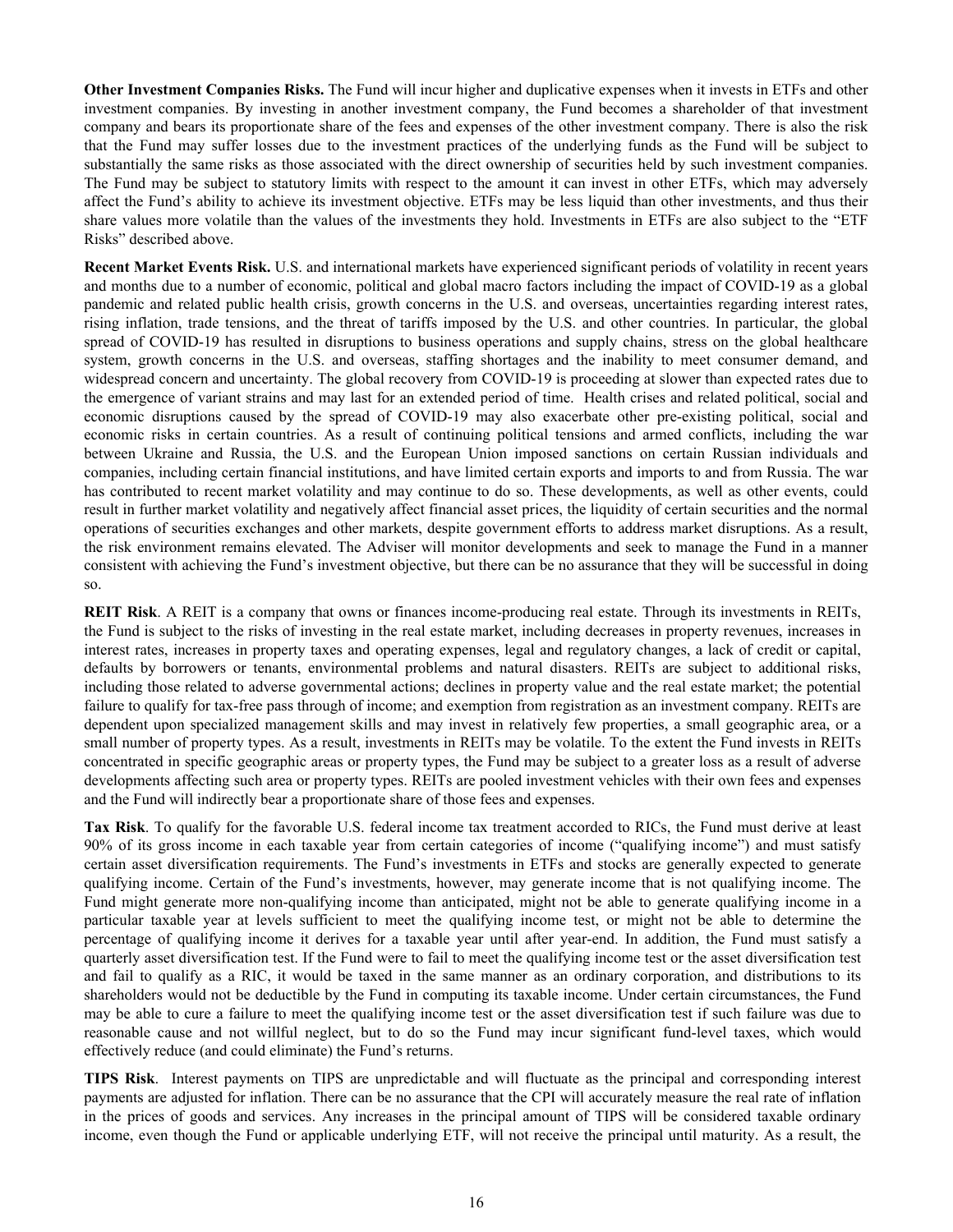<span id="page-19-0"></span>Fund may make income distributions to shareholders that exceed the cash it receives. In addition, TIPS are subject to credit risk, interest rate risk, and maturity risk.

**Water Industry Risk**. The water industry can be significantly affected by economic trends or other conditions or developments, such as the availability of water, the level of rainfall and occurrence of other climatic events, changes in water consumption, new technologies relating to the supply of water, and water conservation. The industry can also be significantly affected by environmental considerations, taxation, government regulation (including the increased cost of compliance), inflation, increases in interest rates, price and supply fluctuations, increases in the cost of raw materials and other operating costs, technological advances, and competition from new market entrants.

## **PORTFOLIO HOLDINGS INFORMATION**

Information about the Fund's daily portfolio holdings is available on the Fund's website at www.rparetf.com/rpar.

A complete description of the Fund's policies and procedures with respect to the disclosure of the Fund's portfolio holdings is available in the Fund's SAI.

## **MANAGEMENT**

#### **Investment Adviser**

Toroso Investments, LLC, located at 898 N. Broadway, Suite 2, Massapequa, New York 11758, is an SEC-registered investment adviser and a Delaware limited liability company. Toroso was founded in and has been managing investment companies since March 2012 and is dedicated to understanding, researching and managing assets within the expanding ETF universe. As of February 28, 2022, Toroso had assets under management of approximately \$7.7 billion and served as the investment adviser or sub-adviser for 50 registered funds.

Toroso serves as investment adviser to the Fund and has overall responsibility for the general management and administration of the Fund pursuant to an investment advisory agreement with the Trust, on behalf of the Fund (the "Advisory Agreement"). The Adviser is responsible for determining the securities purchased and sold by the Fund. The Adviser also arranges for subadvisory, transfer agency, custody, fund administration, and all other related services necessary for the Fund to operate.

Under the Advisory Agreement, in exchange for a single unitary management fee from the Fund, the Adviser has agreed to pay all expenses incurred by the Fund except for Excluded Expenses.

For its services provided to the Fund, the Fund pays the Adviser a unified management fee, which is calculated daily and paid monthly, at an annual rate of 0.50% of the Fund's average daily net assets. The Adviser has contractually agreed to reduce its unitary management fee to 0.48% of the Fund's average daily net assets through at least April 30, 2023. Prior to March 30, 2022, the Adviser had contractually agreed to reduce its unitary fee to 0.47% of the Fund's average daily net assets. To the extent the Fund incurs Excluded Expenses, Total Annual Fund Operating Expenses After Fee Waiver in the Fees and Expenses table will be greater than 0.48%. This agreement may be terminated only by, or with the consent of, the Board, on behalf of the Fund, upon sixty (60) days' written notice to the Adviser. This agreement may not be terminated by the Adviser without the consent of the Board. For the fiscal year ended and fiscal period November 30, 2021, and December 31, 2021, the Adviser received an aggregate fee of 0.47% of average net assets.

A discussion regarding the basis for the Board's approval of the Fund's Advisory Agreement is available in the Fund's annual report to shareholders for the reporting period ended December 31, 2021.

#### **Portfolio Managers**

The following individuals (each, a "Portfolio Manager") have served as portfolio managers of the Fund since its inception in 2019. Messrs. Venuto and Ragauss are jointly and primarily responsible for the day-to-day management of the Fund.

#### *Michael Venuto, Chief Investment Officer for the Adviser*

Mr. Venuto is a co-founder and has been the Chief Investment Officer of the Adviser since 2012. Mr. Venuto is an ETF industry veteran with over a decade of experience in the design and implementation of ETF-based investment strategies. Previously, he was Head of Investments at Global X Funds where he provided portfolio optimization services to institutional clients. Before that, he was Senior Vice President at Horizon Kinetics where his responsibilities included new business development, investment strategy and client and strategic initiatives.

#### *Charles A. Ragauss, CFA, Portfolio Manager for the Adviser*

Mr. Ragauss serves as Portfolio Manager of the Adviser, having joined the Adviser in September 2020. Mr. Ragauss previously served as Chief Operating Officer and in other roles at CSat Investment Advisory, L.P. from April 2016 to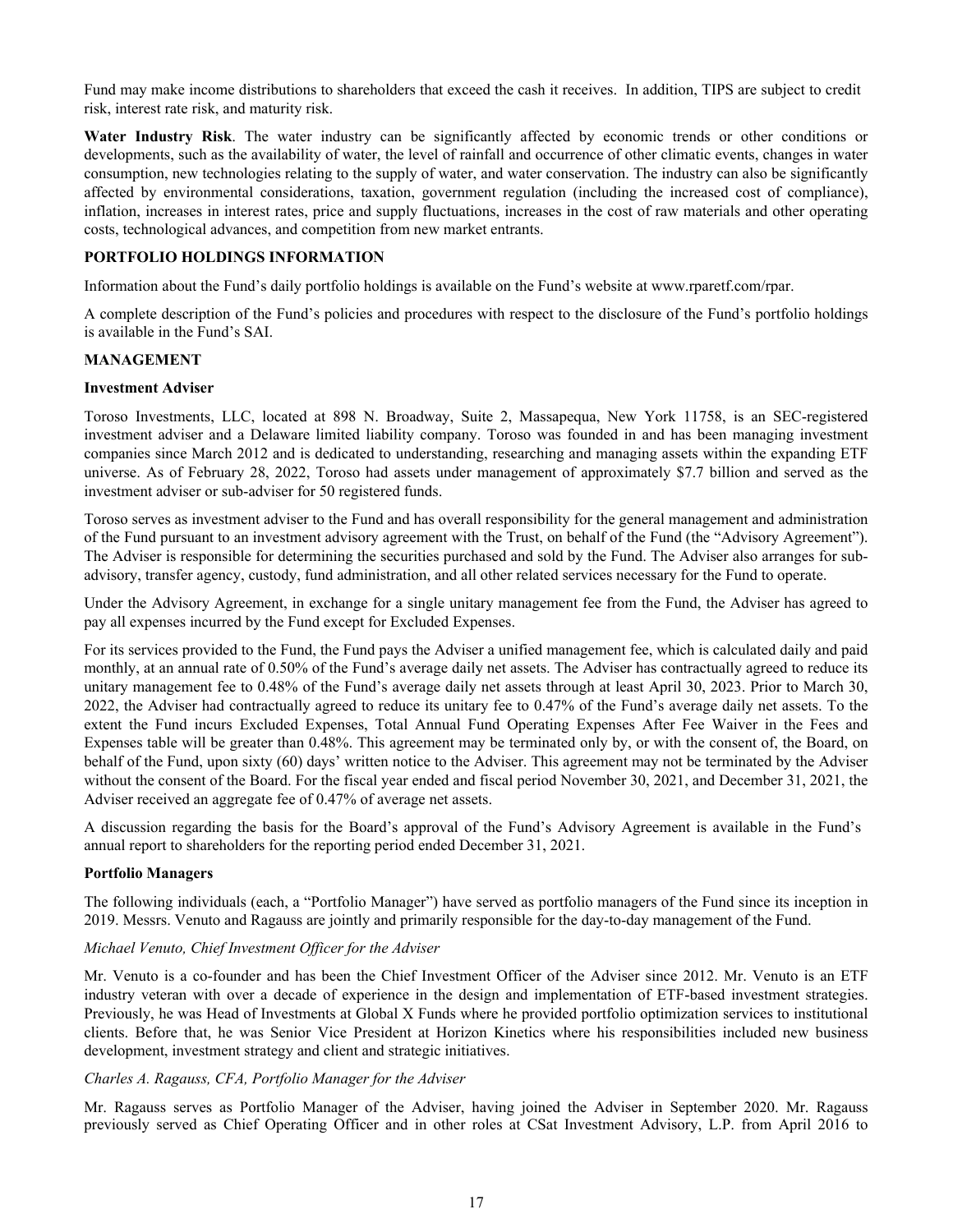<span id="page-20-0"></span>September 2020. Previously, Mr. Ragauss was Assistant Vice President at Huntington National Bank ("Huntington"), where he was Product Manager for the Huntington Funds and Huntington Strategy Shares ETFs, a combined fund complex of almost \$4 billion in assets under management. At Huntington, he led ETF development bringing to market some of the first actively managed ETFs. Mr. Ragauss joined Huntington in 2010. Mr. Ragauss attended Grand Valley State University where he received his Bachelor of Business Administration in Finance and International Business, as well as a minor in French. He is a member of both the National and West Michigan CFA societies and holds the CFA designation.

CFA® is a registered trademark owned by the CFA Institute.

The Fund's SAI provides additional information about each Portfolio Manager's compensation structure, other accounts that each Portfolio Manager manages, and each Portfolio Manager's ownership of Shares.

#### **FUND SPONSOR**

The Adviser has entered into an Agreement with RPAR, LLC (the "Sponsor"), under which the Sponsor assumes the obligation of the Adviser to pay all expenses of the Fund, except Excluded Expenses (such expenses of the Fund, except Excluded Expenses, the "Unitary Expenses"). Although the Sponsor has agreed to be responsible for the Unitary Expenses, the Adviser retains the ultimate obligation to the Fund to pay such expenses. For assuming the payment obligations, the Adviser has agreed to pay to the Sponsor the profits, if any, generated by the Fund's unified management fee. The Sponsor does not make investment decisions, provide investment advice, participate in the active management of the Fund, or otherwise act in the capacity of an investment adviser to the Fund.

#### **HOW TO BUY AND SELL SHARES**

The Fund issues and redeems Shares only in Creation Units at the NAV per share next determined after receipt of an order from an AP. Only APs may acquire Shares directly from the Fund, and only APs may tender their Shares for redemption directly to the Fund, at NAV. APs must be a member or participant of a clearing agency registered with the SEC and must execute a Participant Agreement that has been agreed to by the Distributor (defined below), and that has been accepted by the Fund's transfer agent, with respect to purchases and redemptions of Creation Units. Once created, Shares trade in the secondary market in quantities less than a Creation Unit.

Most investors buy and sell Shares in secondary market transactions through brokers. Individual Shares are listed for trading on the secondary market on the Exchange and can be bought and sold throughout the trading day like other publicly traded securities.

When buying or selling Shares through a broker, you will incur customary brokerage commissions and charges, and you may pay some or all of the spread between the bid and the offer price in the secondary market on each leg of a round trip (purchase and sale) transaction. In addition, because secondary market transactions occur at market prices, you may pay more than NAV when you buy Shares, and receive less than NAV when you sell those Shares.

#### **Book Entry**

Shares are held in book-entry form, which means that no stock certificates are issued. Depository Trust Company ("DTC") or its nominee is the record owner of all outstanding Shares.

Investors owning Shares are beneficial owners as shown on the records of DTC or its participants. DTC serves as the securities depository for all Shares. DTC's participants include securities brokers and dealers, banks, trust companies, clearing corporations and other institutions that directly or indirectly maintain a custodial relationship with DTC. As a beneficial owner of Shares, you are not entitled to receive physical delivery of stock certificates or to have Shares registered in your name, and you are not considered a registered owner of Shares. Therefore, to exercise any right as an owner of Shares, you must rely upon the procedures of DTC and its participants. These procedures are the same as those that apply to any other securities that you hold in book-entry or "street name" through your brokerage account.

## **Frequent Purchases and Redemptions of Shares**

The Fund imposes no restrictions on the frequency of purchases and redemptions of Shares. In determining not to approve a written, established policy, the Board evaluated the risks of market timing activities by Fund shareholders. Purchases and redemptions by APs, who are the only parties that may purchase or redeem Shares directly with the Fund, are an essential part of the ETF process and help keep Share trading prices in line with NAV. As such, the Fund accommodates frequent purchases and redemptions by APs. However, the Board has also determined that frequent purchases and redemptions for cash may increase tracking error and portfolio transaction costs and may lead to the realization of capital gains. To minimize these potential consequences of frequent purchases and redemptions, the Fund employs fair value pricing and may impose transaction fees on purchases and redemptions of Creation Units to cover the custodial and other costs incurred by the Fund in effecting trades. In addition, the Fund and the Adviser reserve the right to reject any purchase order at any time.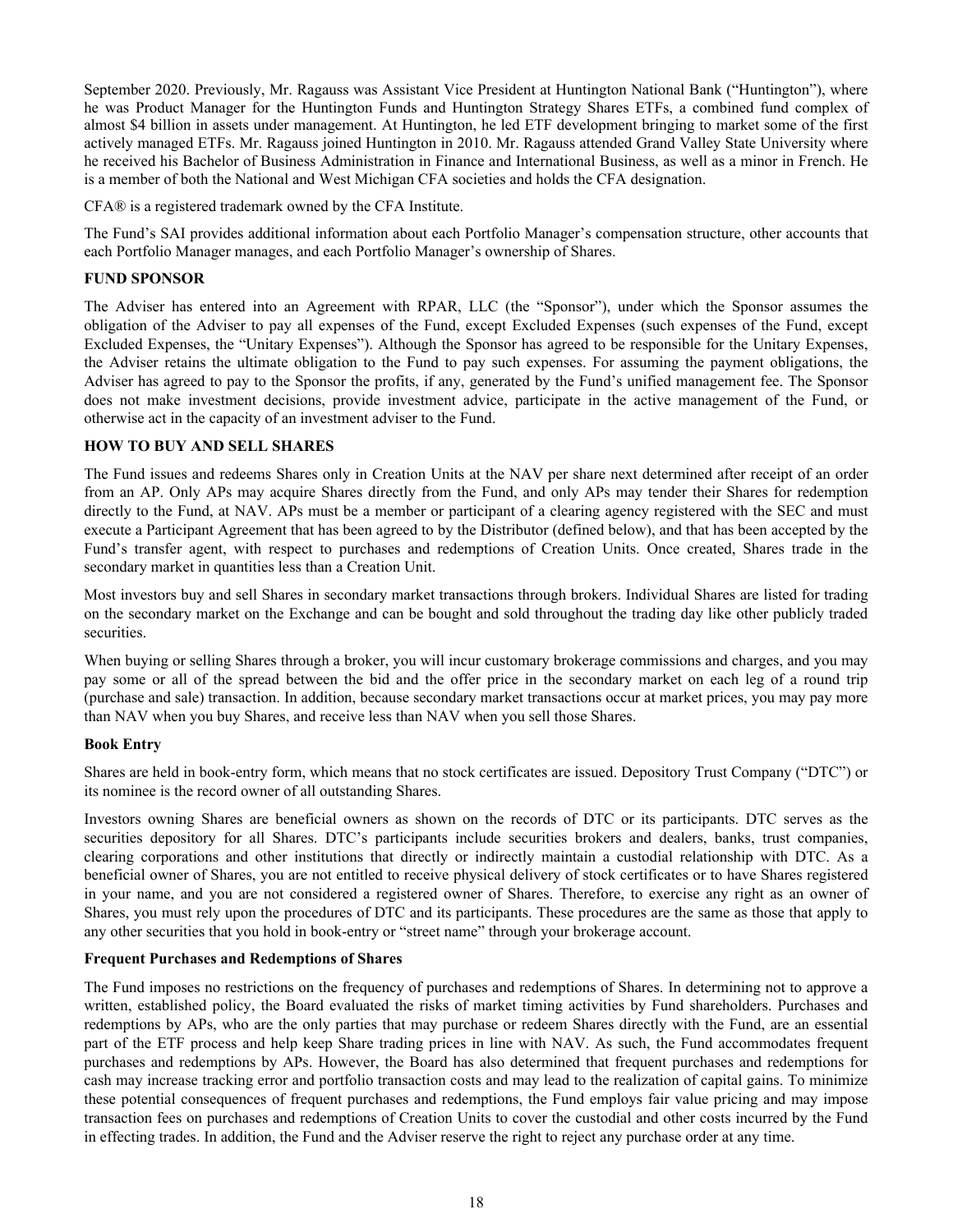## <span id="page-21-0"></span>**Determination of Net Asset Value**

The Fund's NAV is calculated as of the scheduled close of regular trading on the New York Stock Exchange ("NYSE"), generally 4:00 p.m. Eastern Time, each day the NYSE is open for business. The NAV for the Fund is calculated by dividing the Fund's net assets by its Shares outstanding.

In calculating its NAV, the Fund generally values its assets on the basis of market quotations, last sale prices, or estimates of value furnished by a pricing service or brokers who make markets in such instruments. The values of non-U.S. dollar denominated securities are converted to U.S. dollars using foreign currency exchange rates generally determined as of 4:00 p.m. London Time. If such information is not available for a security held by the Fund or is determined to be unreliable, the security will be valued at fair value estimates under guidelines established by the Board (as described below).

#### **Fair Value Pricing**

The Board has adopted procedures and methodologies to fair value Fund securities whose market prices are not "readily available" or are deemed to be unreliable. For example, such circumstances may arise when: (i) a security has been delisted or has had its trading halted or suspended; (ii) a security's primary pricing source is unable or unwilling to provide a price; (iii) a security's primary trading market is closed during regular market hours; or (iv) a security's value is materially affected by events occurring after the close of the security's primary trading market. Generally, when fair valuing a security, the Fund will take into account all reasonably available information that may be relevant to a particular valuation including, but not limited to, fundamental analytical data regarding the issuer, information relating to the issuer's business, recent trades or offers of the security, general and/or specific market conditions, and the specific facts giving rise to the need to fair value the security. Fair value determinations are made in good faith and in accordance with the fair value methodologies included in the Board-adopted valuation procedures. Due to the subjective and variable nature of fair value pricing, there can be no assurance that the Adviser or a sub-adviser will be able to obtain the fair value assigned to the security upon the sale of such security.

## **Investments by Other Registered Investment Companies in the Fund**

Section  $12(d)(1)$  of the 1940 Act restricts investments by registered investment companies in the securities of other investment companies, including Shares. Registered investment companies are permitted to invest in the Fund beyond the limits set forth in Section  $12(d)(1)$ , subject to certain terms and conditions set forth in an SEC exemptive order issued to the Trust or rule under the 1940 Act, including that such investment companies enter into an agreement with the Fund.

## **Delivery of Shareholder Documents – Householding**

Householding is an option available to certain investors of the Fund. Householding is a method of delivery, based on the preference of the individual investor, in which a single copy of certain shareholder documents can be delivered to investors who share the same address, even if their accounts are registered under different names. Householding for the Fund is available through certain broker-dealers. If you are interested in enrolling in householding and receiving a single copy of prospectuses and other shareholder documents, please contact your broker-dealer. If you are currently enrolled in householding and wish to change your householding status, please contact your broker-dealer.

## **DIVIDENDS, DISTRIBUTIONS, AND TAXES**

#### **Dividends and Distributions**

The Fund intends to pay out dividend and interest income, if any, quarterly, and distribute any net realized capital gains to its shareholders at least annually.

The Fund will declare and pay income and capital gain distributions, if any, in cash. Distributions in cash may be reinvested automatically in additional whole Shares only if the broker through whom you purchased Shares makes such option available. Your broker is responsible for distributing the income and capital gain distributions to you.

#### **Taxes**

The following discussion is a summary of some important U.S. federal income tax considerations generally applicable to investments in the Fund. Your investment in the Fund may have other tax implications. Please consult your tax advisor about the tax consequences of an investment in Shares, including the possible application of foreign, state, and local tax laws.

The Fund intends to qualify each year for treatment as a regulated investment company (a "RIC") under the Internal Revenue Code of 1986, as amended. If it meets certain minimum distribution requirements, a RIC is not subject to tax at the fund-level on income and gains from investments that are timely distributed to shareholders. However, the Fund's failure to qualify as a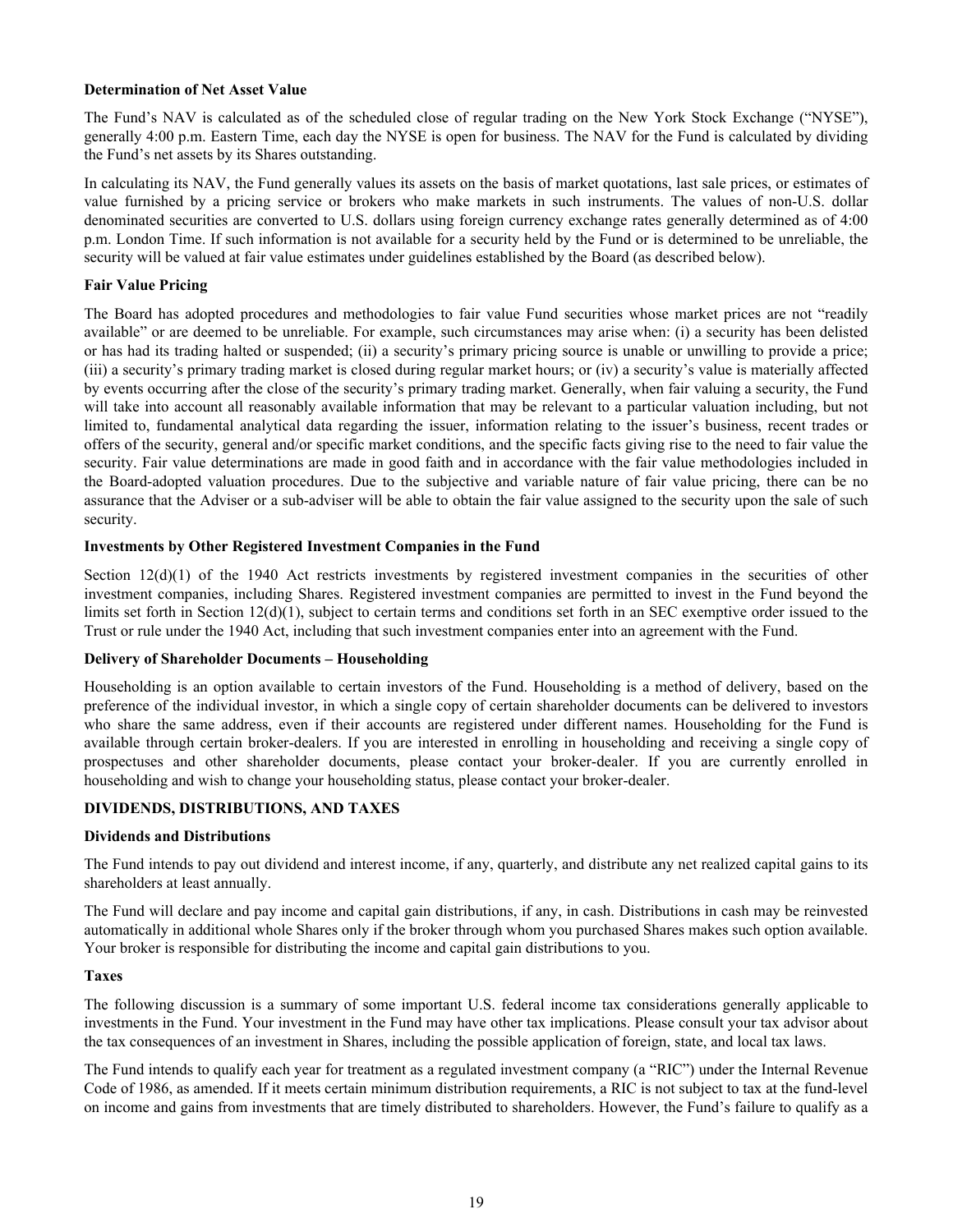RIC or to meet minimum distribution requirements would result (if certain relief provisions were not available) in fund-level taxation and, consequently, a reduction in income available for distribution to shareholders.

Unless your investment in Shares is made through a tax-exempt entity or tax-advantaged account, such as an IRA plan, you need to be aware of the possible tax consequences when the Fund makes distributions, when you sell your Shares listed on the Exchange, and when you purchase or redeem Creation Units (institutional investors only).

The following general discussion of certain U.S. federal income tax consequences is based on provisions of the Code and the regulations issued thereunder as in effect on the date of this SAI. New legislation, as well as administrative changes or court decisions, may significantly change the conclusions expressed herein, and may have a retroactive effect with respect to the transactions contemplated herein.

#### **Taxes on Distributions**

For federal income tax purposes, distributions of net investment income are generally taxable to shareholders as ordinary income or qualified dividend income. Taxes on distributions of net capital gains (if any) are determined by how long the Fund owned the investments that generated them, rather than how long a shareholder has owned their Shares. Sales of assets held by the Fund for more than one year generally result in long-term capital gains and losses, and sales of assets held by the Fund for one year or less generally result in short-term capital gains and losses. Distributions of the Fund's net capital gain (the excess of net long-term capital gains over net short-term capital losses) that are reported by the Fund as capital gain dividends ("Capital Gain Dividends") will be taxable to shareholders as long-term capital gains. Distributions of short-term capital gain will generally be taxable to shareholders as ordinary income. Dividends and distributions are generally taxable to you whether you receive them in cash or reinvest them in additional Shares.

Distributions reported by the Fund as "qualified dividend income" are generally taxed to non-corporate shareholders at rates applicable to long-term capital gains, provided certain holding period and other requirements are met. "Qualified dividend income" generally is income derived from dividends paid by U.S. corporations or certain foreign corporations that are either incorporated in a U.S. possession or eligible for tax benefits under certain U.S. income tax treaties. In addition, dividends that the Fund receives in respect of stock of certain foreign corporations may be qualified dividend income if that stock is readily tradable on an established U.S. securities market. Corporate shareholders may be entitled to a dividends-received deduction for the portion of dividends they receive from the Fund that are attributable to dividends received by the Fund from U.S. corporations, subject to certain limitations.

Shortly after the close of each calendar year, you will be informed of the character of any distributions received from the Fund.

In addition to the federal income tax, certain individuals, trusts, and estates may be subject to a Net Investment Income ("NII") tax of 3.8%. The NII tax is imposed on the lesser of: (i) a taxpayer's investment income, net of deductions properly allocable to such income; or (ii) the amount by which such taxpayer's modified adjusted gross income exceeds certain thresholds (\$250,000 for married individuals filing jointly, \$200,000 for unmarried individuals and \$125,000 for married individuals filing separately). The Fund's distributions are includable in a shareholder's investment income for purposes of this NII tax. In addition, any capital gain realized by a shareholder upon a sale or redemption of Fund shares is includable in such shareholder's investment income for purposes of this NII tax.

In general, your distributions are subject to federal income tax for the year in which they are paid. Certain distributions paid in January, however, may be treated as paid on December 31 of the prior year. Distributions are generally taxable to you even if they are paid from income or gains earned by the Fund before your investment (and thus were included in the Shares' NAV when you purchased your Shares).

You may wish to avoid investing in the Fund shortly before a dividend or other distribution, because such a distribution will generally be taxable to you even though it may economically represent a return of a portion of your investment.

If you are neither a resident nor a citizen of the United States or if you are a foreign entity, distributions (other than Capital Gain Dividends) paid to you by the Fund will generally be subject to a U.S. withholding tax at the rate of 30%, unless a lower treaty rate applies. The Fund may, under certain circumstances, report all or a portion of a dividend as an "interest-related dividend" or a "short-term capital gain dividend," which would generally be exempt from this 30% U.S. withholding tax, provided certain other requirements are met.

Under the Foreign Account Tax Compliance Act ("FATCA"), the Fund may be required to withhold a generally nonrefundable 30% tax on (i) distributions of investment company taxable income and (ii) distributions of net capital gain and the gross proceeds of a sale or redemption of Fund shares paid to (A) certain "foreign financial institutions" unless such foreign financial institution agrees to verify, monitor, and report to the Internal Revenue Service ("IRS") the identity of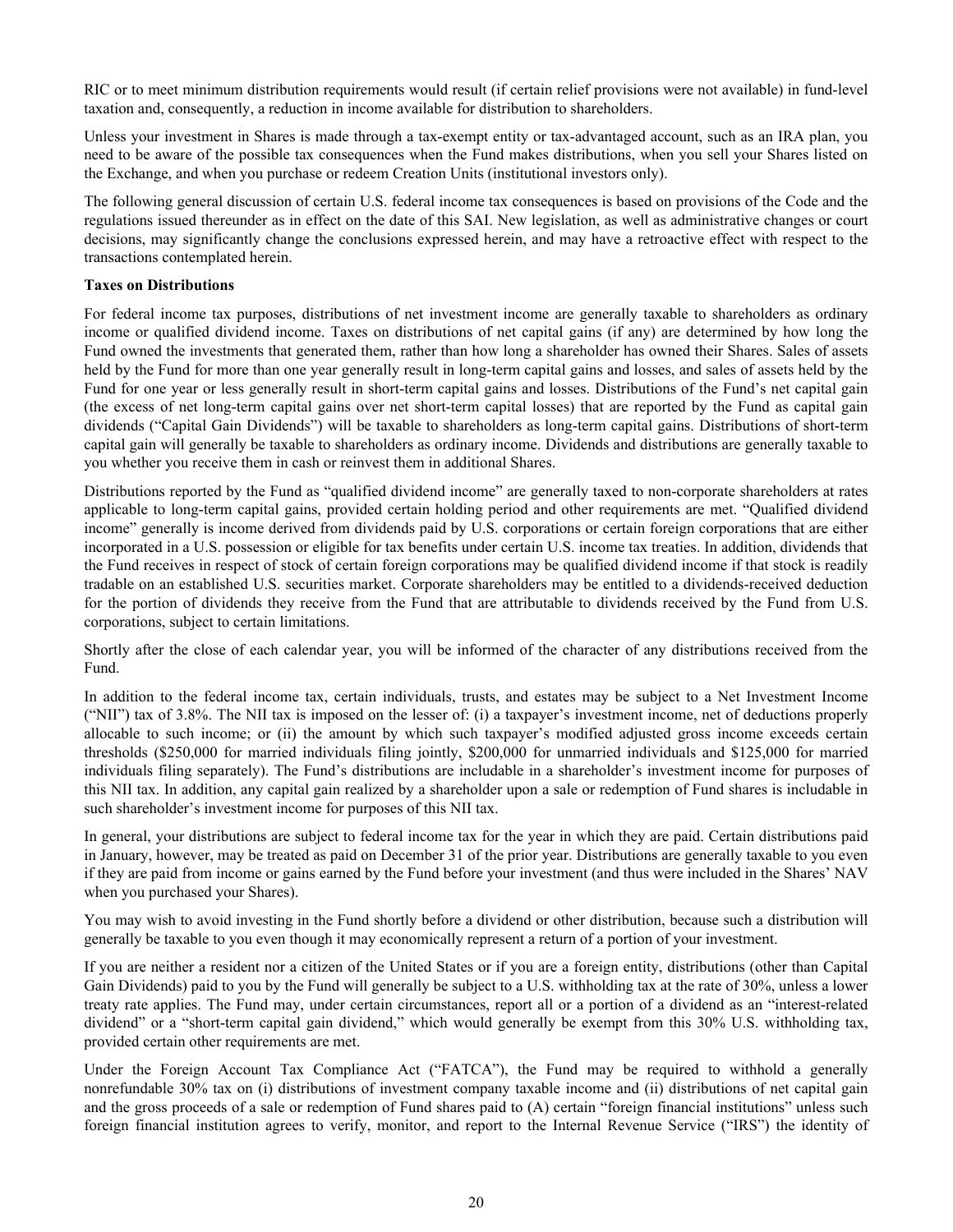certain of its account-holders, among other items (or unless such entity is otherwise deemed compliant under the terms of an intergovernmental agreement between the United States and the foreign financial institution's country of residence), and (B) certain "non-financial foreign entities" unless such entity certifies to the Fund that it does not have any substantial U.S. owners or provides the name, address, and taxpayer identification number of each substantial U.S. owner, among other items. In December 2018, the IRS and Treasury Department released proposed Treasury Regulations that would eliminate FATCA withholding on Fund distributions of net capital gain and the gross proceeds from a sale or redemption of Fund shares. Although taxpayers are entitled to rely on these proposed Treasury Regulations until final Treasury Regulations are issued, these proposed Treasury Regulations have not been finalized, may not be finalized in their proposed form, and are potentially subject to change. This FATCA withholding tax could also affect the Fund's return on its investments in foreign securities or affect a shareholder's return if the shareholder holds its Fund shares through a foreign intermediary. You are urged to consult your tax adviser regarding the application of this FATCA withholding tax to your investment in the Fund and the potential certification, compliance, due diligence, reporting, and withholding obligations to which you may become subject in order to avoid this withholding tax.

The Fund (or a financial intermediary, such as a broker, through which a shareholder owns Shares) generally is required to withhold and remit to the U.S. Treasury a percentage of the taxable distributions and sale or redemption proceeds paid to any shareholder who fails to properly furnish a correct taxpayer identification number, who has underreported dividend or interest income, or who fails to certify that they are not subject to such withholding.

## **Taxes When Shares are Sold on the Exchange**

Any capital gain or loss realized upon a sale of Shares generally is treated as a long-term capital gain or loss if Shares have been held for more than one year and as a short-term capital gain or loss if Shares have been held for one year or less. However, any capital loss on a sale of Shares held for six months or less is treated as long-term capital loss to the extent of Capital Gain Dividends paid with respect to such Shares. Any loss realized on a sale will be disallowed to the extent Shares are acquired, including through reinvestment of dividends, within a 61-day period beginning 30 days before and ending 30 days after the sale of substantially identical Shares.

#### **Taxes on Purchases and Redemptions of Creation Units**

An AP having the U.S. dollar as its functional currency for U.S. federal income tax purposes who exchanges securities for Creation Units generally recognizes a gain or a loss. The gain or loss will be equal to the difference between the value of the Creation Units at the time of the exchange and the exchanging AP's aggregate basis in the securities delivered plus the amount of any cash paid for the Creation Units. An AP who exchanges Creation Units for securities will generally recognize a gain or loss equal to the difference between the exchanging AP's basis in the Creation Units and the aggregate U.S. dollar market value of the securities received, plus any cash received for such Creation Units. The IRS may assert, however, that a loss that is realized upon an exchange of securities for Creation Units may not be currently deducted under the rules governing "wash sales" (for an AP who does not mark-to-market their holdings) or on the basis that there has been no significant change in economic position. Persons exchanging securities should consult their own tax advisor with respect to whether wash sale rules apply and when a loss might be deductible.

Any capital gain or loss realized upon redemption of Creation Units is generally treated as long-term capital gain or loss if Shares comprising the Creation Units have been held for more than one year and as a short-term capital gain or loss if such Shares have been held for one year or less.

The Fund may include a payment of cash in addition to, or in place of, the delivery of a basket of securities upon the redemption of Creation Units. The Fund may sell portfolio securities to obtain the cash needed to distribute redemption proceeds. This may cause the Fund to recognize investment income and/or capital gains or losses that it might not have recognized if it had completely satisfied the redemption in-kind. As a result, the Fund may be less tax efficient if it includes such a cash payment in the proceeds paid upon the redemption of Creation Units.

## **Foreign Investments by the Fund**

Interest and other income received by the Fund with respect to foreign securities may give rise to withholding and other taxes imposed by foreign countries. Tax treaties or conventions between certain countries and the United States may reduce or eliminate such taxes. If, as of the close of a taxable year, more than 50% of the value of the Fund's assets consists of certain foreign stock or securities, the Fund will be eligible to elect to "pass through" to investors the amount of certain qualifying foreign income and similar taxes paid by the Fund during that taxable year. This means that investors would be considered to have received as additional income their respective shares of such foreign taxes, but may be entitled to either a corresponding tax deduction in calculating taxable income, or, subject to certain limitations, a credit in calculating federal income tax. If the Fund does not so elect, the Fund will be entitled to claim a deduction for certain foreign taxes incurred by the Fund. The Fund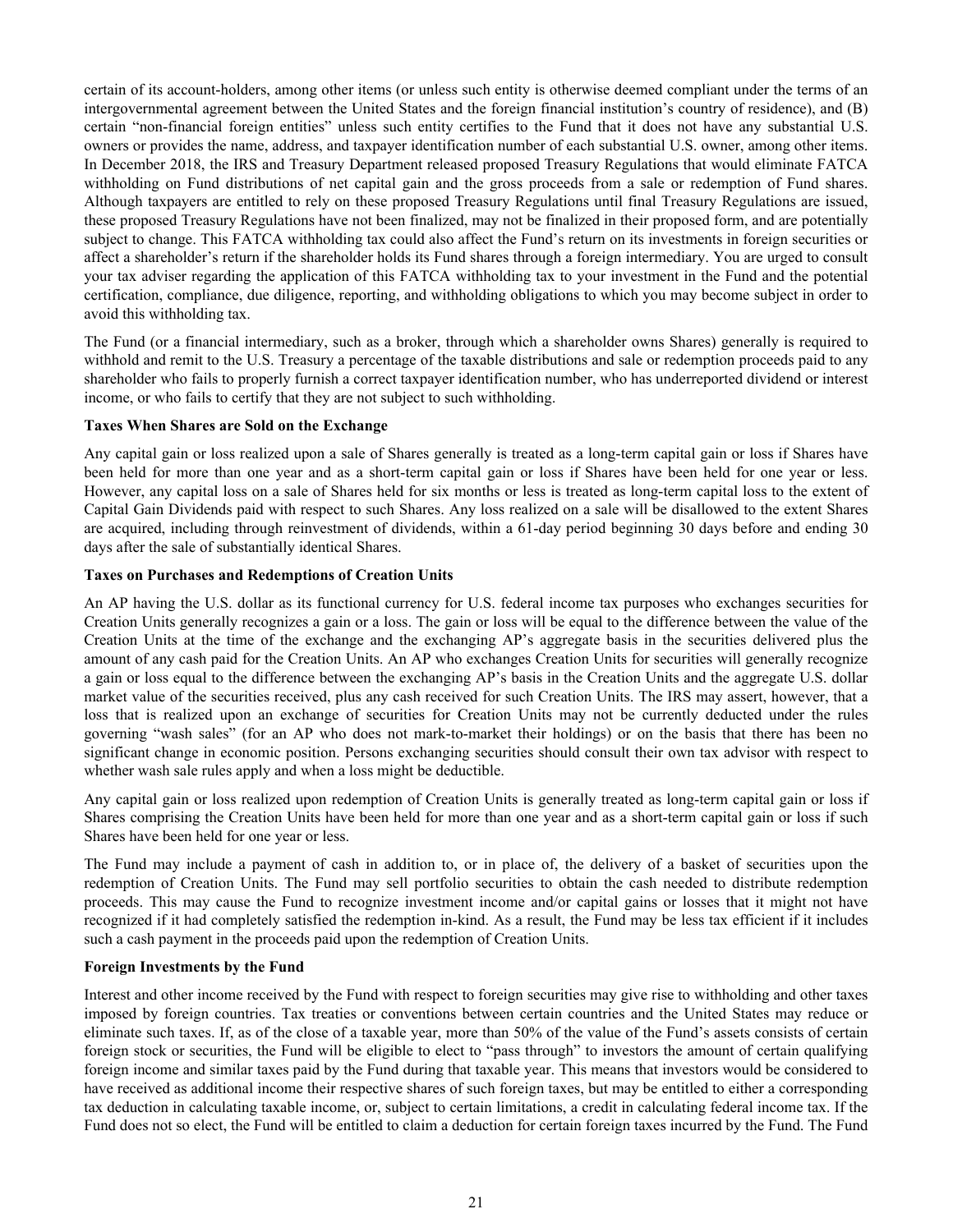<span id="page-24-0"></span>(or its administrative agent) will notify you if it makes such an election and provide you with the information necessary to reflect foreign taxes paid on your income tax return.

## **Taxation of REIT Investments**

The Fund will invest in REITs. The Tax Act treats "qualified REIT dividends" (i.e., ordinary REIT dividends other than capital gain dividends and portions of REIT dividends designated as qualified dividend income eligible for capital gain tax rates) as eligible for a 20% deduction by non-corporate taxpayers. In general, qualified REIT dividends that an investor receives directly from a REIT are automatically eligible for the 20% qualified business income deduction. The IRS has issued final Treasury Regulations that permit a dividend or part of a dividend paid by a RIC and reported as a "section 199A dividend" to be treated by the recipient as a qualified REIT dividend for purposes of the 20% qualified business income deduction, if certain holding period and other requirements have been satisfied by the recipient with respect to its Fund shares.

*The foregoing discussion summarizes some of the possible consequences under current federal tax law of an investment in the Fund. It is not a substitute for personal tax advice. You also may be subject to foreign, state, and local tax on Fund distributions and sales of Shares. Consult your personal tax advisor about the potential tax consequences of an investment in Shares under all applicable tax laws. For more information, please see the section entitled "Federal Income Taxes" in the SAI.*

## **DISTRIBUTION**

Foreside Fund Services, LLC (the "Distributor"), the Fund's distributor, is a broker-dealer registered with the SEC. The Distributor distributes Creation Units for the Fund on an agency basis and does not maintain a secondary market in Shares. The Distributor has no role in determining the policies of the Fund or the securities that are purchased or sold by the Fund. The Distributor's principal address is Three Canal Plaza, Suite 100, Portland, Maine 04101.

The Board has adopted a Distribution (Rule 12b-1) Plan (the "Plan") pursuant to Rule 12b-1 under the 1940 Act. In accordance with the Plan, the Fund is authorized to pay an amount up to 0.25% of its average daily net assets each year to pay distribution fees for the sale and distribution of its Shares.

No Rule 12b-1 fees are currently paid by the Fund, and there are no plans to impose these fees. However, in the event Rule 12b-1 fees are charged in the future, because the fees are paid out of Fund assets on an ongoing basis, over time these fees will increase the cost of your investment and may cost you more than certain other types of sales charges.

## **PREMIUM/DISCOUNT INFORMATION**

Information regarding how often Shares traded on the Exchange at a price above (i.e., at a premium) or below (i.e., at a discount) the NAV of the Fund can be found on the Fund's website at www.rparetf.com/rpar.

## **ADDITIONAL NOTICES**

Shares are not sponsored, endorsed, or promoted by the Exchange. The Exchange is not responsible for, nor has it participated in the determination of, the timing, prices, or quantities of Shares to be issued, nor in the determination or calculation of the equation by which Shares are redeemable. The Exchange has no obligation or liability to owners of Shares in connection with the administration, marketing, or trading of Shares.

Without limiting any of the foregoing, in no event shall the Exchange have any liability for any lost profits or indirect, punitive, special, or consequential damages even if notified of the possibility thereof.

The Adviser and the Fund make no representation or warranty, express or implied, to the owners of Shares or any member of the public regarding the advisability of investing in securities generally or in the Fund particularly.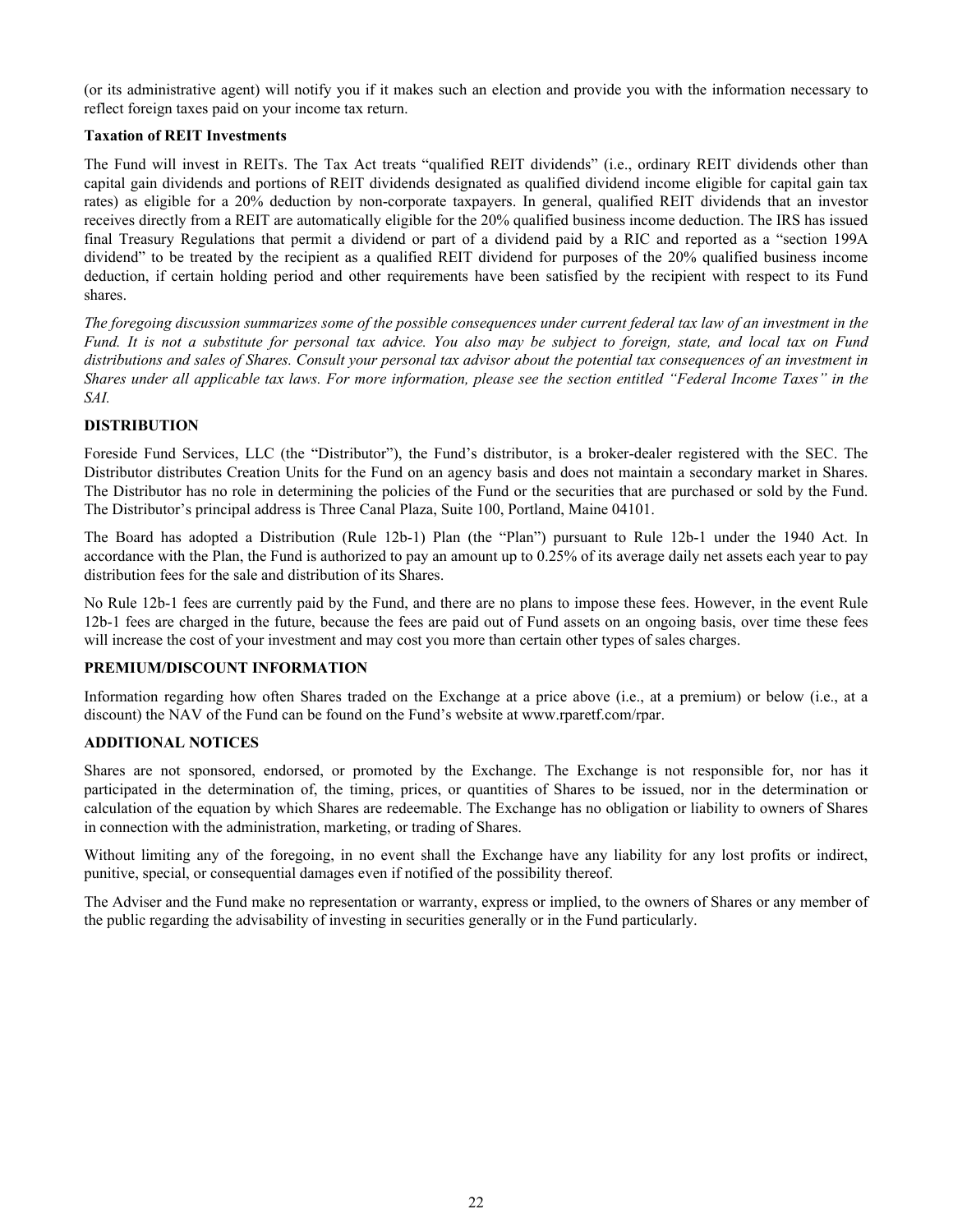#### <span id="page-25-0"></span>**FINANCIAL HIGHLIGHTS**

The Financial Highlights table is intended to help you understand the Fund's financial performance for the fiscal periods shown. Certain information reflects financial results for a single Fund share. The total return in the table represents the rate that an investor would have earned on an investment in the Fund (assuming reinvestment of all dividends and distributions). This information has been audited by Tait, Weller & Baker LLP, the Fund's independent registered public accounting firm, whose report, along with the Fund's financial statements, is included in the Fund's annual report, which is available upon request.

| FINANCIAL HIGHLIGHTS For a capital share outstanding throughout the period |     |                                                     |    |                                               |    |                                                     |
|----------------------------------------------------------------------------|-----|-----------------------------------------------------|----|-----------------------------------------------|----|-----------------------------------------------------|
|                                                                            |     | <b>Period Ended</b><br>December 31,<br>$2021^{(1)}$ |    | <b>Year Ended</b><br><b>November 30, 2021</b> |    | <b>Period Ended</b><br>November 30,<br>$2020^{(2)}$ |
| Net asset value, beginning of period                                       | \$  | 25.10                                               | \$ | 23.00                                         | \$ | 20.00                                               |
| <b>Income from Investment Operations:</b>                                  |     |                                                     |    |                                               |    |                                                     |
| Net investment income $(\text{loss})^{(3)}$                                |     | 0.10                                                |    | 0.48                                          |    | 0.21                                                |
| Net realized and unrealized gain (loss) on<br>investments                  |     | 0.22                                                |    | 1.88                                          |    | 2.94                                                |
| Total from investment operations                                           |     | 0.32                                                |    | 2.36                                          |    | 3.15                                                |
| <b>Less Distributions:</b>                                                 |     |                                                     |    |                                               |    |                                                     |
| From net investment income                                                 |     | (0.32)                                              |    | (0.26)                                        |    | (0.15)                                              |
| Total distributions                                                        |     | (0.32)                                              |    | (0.26)                                        |    | (0.15)                                              |
| Net asset value, end of period                                             | \$. | 25.10                                               |    | 25.10                                         | S  | 23.00                                               |
| Total return <sup>(5)</sup>                                                |     | $\frac{1}{1.29}$ % (4)                              |    | 10.32 %                                       |    | 15.88 %                                             |
| <b>Supplemental Data:</b>                                                  |     |                                                     |    |                                               |    |                                                     |
| Net assets, end of period (millions)                                       | \$  | 1,634.2                                             | \$ | 1,549.3                                       | \$ | 883.4                                               |
| Portfolio turnover rate                                                    |     | $1 \ \%$ $^{(4)}$                                   |    | 16 %                                          |    | 65 % $(4)$                                          |
| <b>Ratios of Expenses to Average Net</b><br>Assets:                        |     |                                                     |    |                                               |    |                                                     |
| Before fees waived                                                         |     | $0.50\%$ <sup>(6)</sup>                             |    | $0.50 \%$ (7)                                 |    | $0.50\ \%$ (6)(7)                                   |
| After fees waiver                                                          |     | $0.47 \%$ (6)                                       |    | $0.47 \%$ (7)                                 |    | $0.47 \%$ (6)(7)                                    |
| <b>Ratios of Net Investment Income (Loss)</b><br>to Average Net Assets     |     |                                                     |    |                                               |    |                                                     |
| Before fees waived                                                         |     | 4.69 % $^{(6)}$                                     |    | 1.96 % $(8)$                                  |    | $0.98\%$ (6)(8)                                     |
| After fees waiver                                                          |     | 4.72 % $^{(6)}$                                     |    | 1.99 % $(8)$                                  |    | 1.01 % $^{(6)(8)}$                                  |

 $<sup>(1)</sup>$  The Fund changed its fiscal year end from November 30, 2021 to December 31, 2021. The information presented is from December 1,</sup> 2021 to December 31, 2021.

(2) The Fund commenced operations on December 12, 2019. The information presented is from December 12, 2019 to November 30, 2020.

(3) Calculated using average shares outstanding method.

(4) Not annualized.

 $(5)$  The total return is based on the Fund's net asset value. Additional performance is presented in the Performance Summary.

 $(6)$  Annualized.

 $(7)$  The ratio of expenses to average net assets includes interest expense on futures. The expense ratios excluding interest expense on futures were 0.50% and 0.47% for the year ended November 30, 2021 and 0.50% and 0.47% for the period ended November 30, 2020.

 $^{(8)}$  The ratios of net investment income (loss) to average net assets include interest expense on futures.